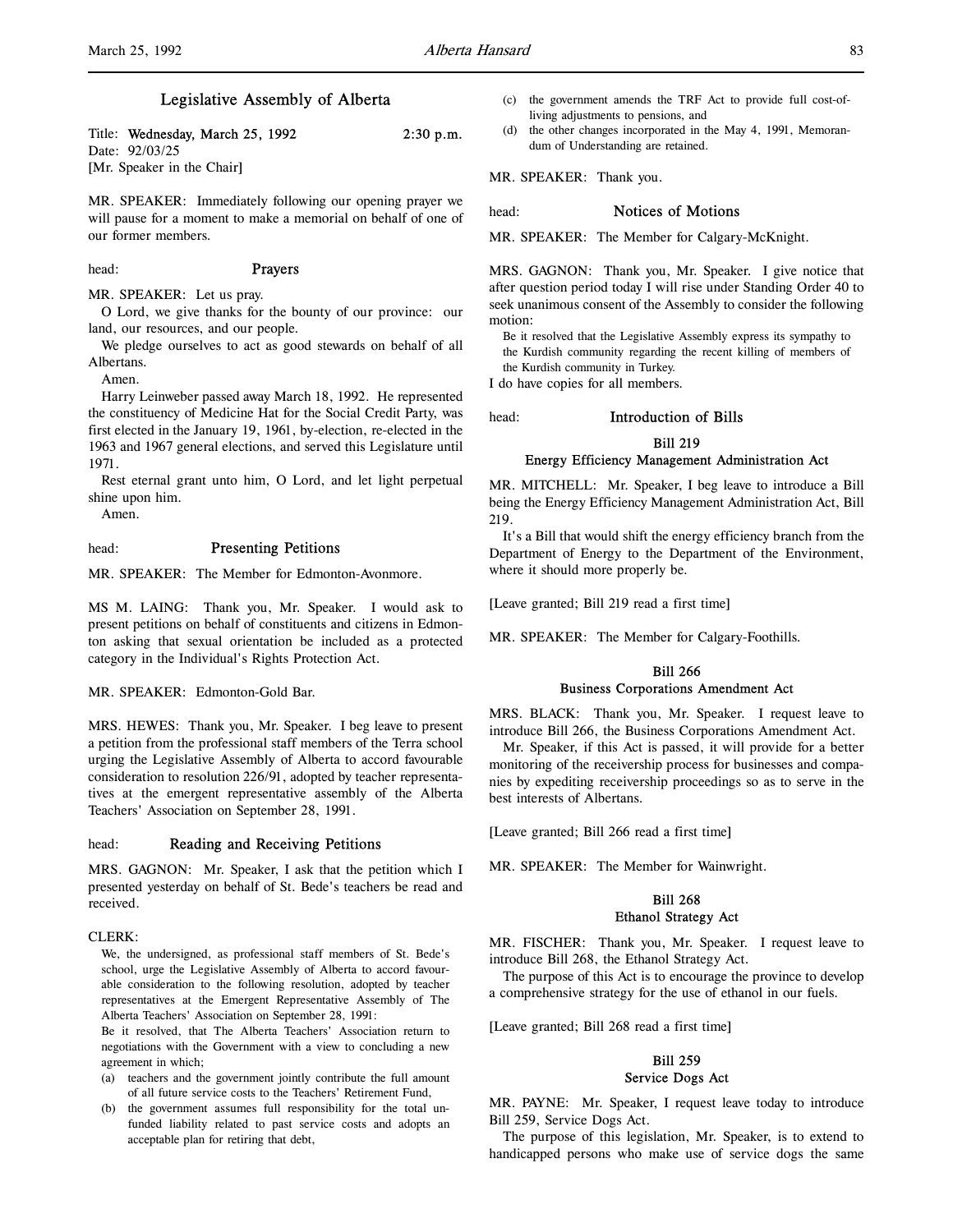protection and provisions that are provided currently to the blind and their seeing eye dogs with respect to public transportation and other public facilities.

[Leave granted; Bill 259 read a first time]

## head: Tabling Returns and Reports

MR. ISLEY: Mr. Speaker, I'm tabling three reports today: firstly, the 1991 annual report of the Alberta Veterinary Medical Association; secondly, the 1991 annual report of the Farmers' Advocate of Alberta; and thirdly, the 1990-91 annual report of the Agricultural Development Corporation.

MR. NELSON: Mr. Speaker, I have the privilege today to present to you and the House the 1990-91 annual report of the Alberta Alcohol and Drug Abuse Commission.

MRS. MIROSH: Mr. Speaker, I'd like to table the chartered accountants of Alberta 1991 annual report and the certified management accountants 1990-91 annual report as well. This has already been circulated to members of the Assembly through your office.

Thank you.

# 2:40

MRS. McCLELLAN: Mr. Speaker, it is my pleasure to table the 23rd annual report of the Alberta Hail and Crop Insurance Corporation for the year ended March 31, 1991.

MR. MAIN: Mr. Speaker, I have here the '89-90 Alberta Art Foundation annual report, the annual report of the Glenbow-Alberta Institute for 1991, and the 1990-91 annual report for the Alberta Historical Resources Foundation. I'd like to table those.

I'd also like to file with the Assembly copies of a letter that I sent to Orest Olineck, who is the chairman of the Alberta Multiculturalism Advisory Council. This letter outlines the government's strong commitment to multicultural objectives in the present and future.

MR. KLEIN: Mr. Speaker, I would like to table the annual report of the Alberta Special Waste Management Corporation.

MR. SPEAKER: Edmonton-Gold Bar.

MRS. HEWES: Thank you, Mr. Speaker. I beg leave to table a number of letters from students raising questions regarding the health care training stipends.

# head: **Introduction of Special Guests**

MR. SPEAKER: Edmonton-Highlands.

MS BARRETT: Thank you, Mr. Speaker. It's my pleasure to introduce to the Assembly today 26 grade 6 students from the Montrose elementary school, which is in the riding that I represent. They're accompanied by their teachers Phil Booth and Wendy Dumont. I should add that I met with them about half an hour ago, and I would suggest to you that this group of students has enough collective energy to keep the lights on in this place for about a year. I'd ask them to rise and receive the warm welcome of the Assembly.

# head: Oral Question Period

MR. SPEAKER: Leader of the Opposition.

## NovAtel Communications Ltd.

MR. MARTIN: Yes, Mr. Speaker. I'd like to continue with the waste and mismanagement coming from this government. It's very ironic that today Telus, the former money-making part of Alberta Government Telephones, announced profits of \$183 million, and of course this is owned now by private investors. The last time we had information, more than a year ago, our white elephant NovAtel had cost taxpayers over \$200 million, and as far as we know, the red ink is still flowing. Last month the government said that they were going to make a decision very soon on the future of NovAtel. My question to the Minister of Technology, Research and Telecommunications is simply this: given that four weeks have now passed since this task force was appointed, will the minister of technology now tell this House what the government plans to do with NovAtel?

MR. STEWART: Mr. Speaker, I'm glad the Leader of the Opposition raised the matter of Telus' success as a privatized company, and indeed I think all taxpayers should be pleased as well that the privatization of Telus brought \$500 million to the taxpayers' bottom line.

With respect to NovAtel, Mr. Speaker, a management committee was put in place in order to plan for the divestiture of this company. Discussions have been ongoing for some time. They are still ongoing, and when an announcement is ready to be made, I will make it.

MR. MARTIN: Meanwhile the taxpayers lose millions and millions and millions, Mr. Speaker, while they're sitting around doing nothing.

I want to ask the minister simply this question because he's bragging about Telus. Everybody expected it to make money, Mr. Speaker. Doesn't this minister really see the injustice of Telus reporting \$183 million in profits, while taxpayers are picking up the white elephant NovAtel? Doesn't he see something wrong with that?

MR. STEWART: As I indicated, Mr. Speaker, the privatization of Telus netted close to \$500 million to the taxpayers of Alberta. It also removed about a billion and a half dollars of loan guarantees and other debts that were previously existing. The Telus privatization was very much a success for the taxpayers of Alberta, and we would hope that the news with respect to NovAtel would be coming along soon.

MR. MARTIN: We know that it's coming out soon, Mr. Speaker, and we know we're going to lose millions more. That's the reality of it. How this minister can talk about the great deal when we're losing millions I just can't believe.

I'll try another tack, Mr. Speaker. The government supposedly now believes in freedom of information. My question now to the minister: in this new spirit of freedom of information, will the minister table for Alberta taxpayers NovAtel's financial statements for 1990 and make public the company's financial results for 1991?

MR. STEWART: Mr. Speaker, with respect to the matter of the 1991 financial statements for the company, they're audited by the Auditor General, and as soon as we receive those statements, we will table them in the House in the normal course as required.

With respect to 1990, the moment that we got information with respect to the losses and the write-offs that occurred, which were extraordinary in that case, we disclosed that information publicly.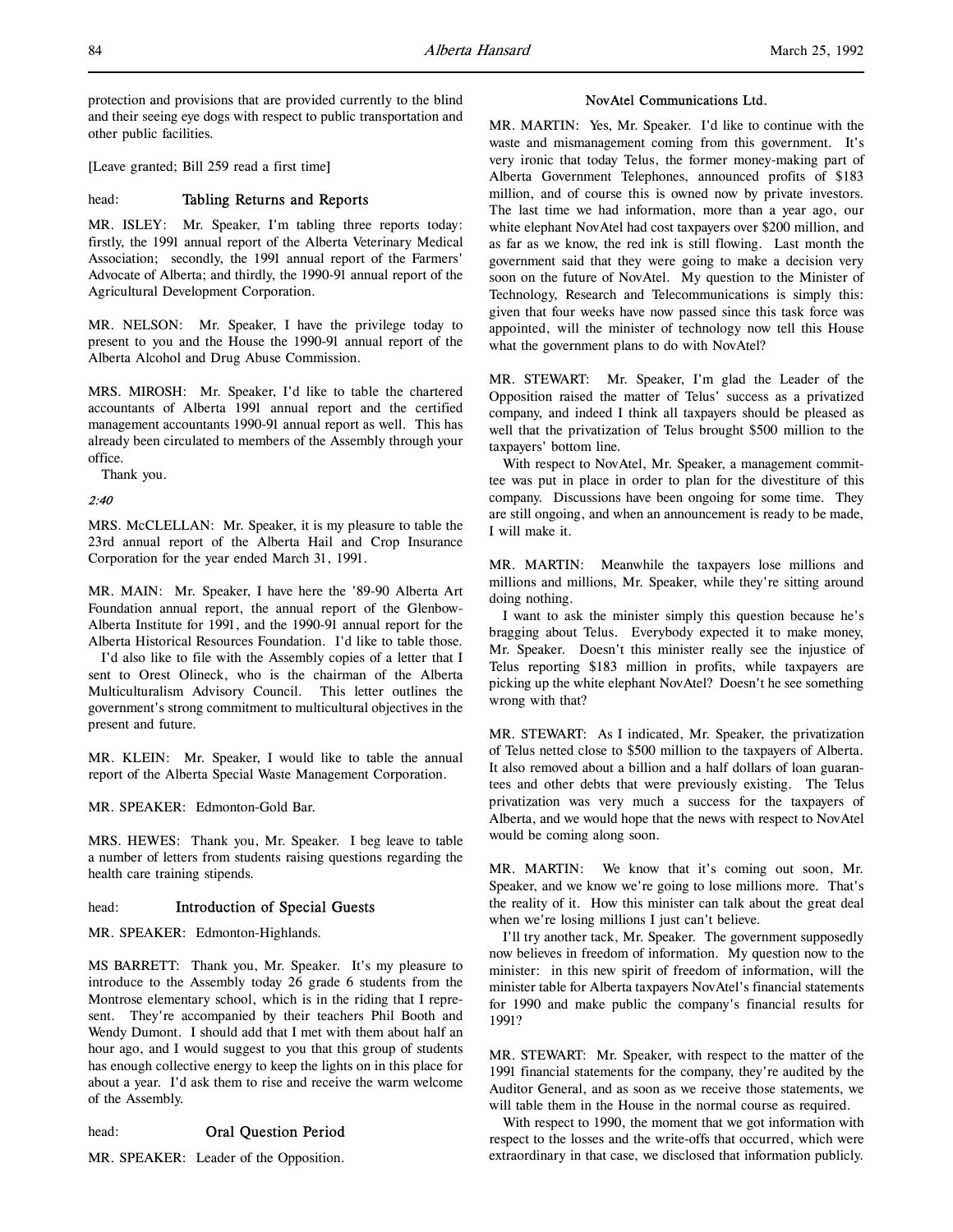That information is out there. We will be filing the audited statements from the Auditor General just as soon as convenient and appropriate.

MR. SPEAKER: Second main question, Leader of the Opposition.

MR. MARTIN: Convenient and appropriate for who?

## Political Fund-raising

MR. MARTIN: My second question is to the Attorney General. I want to deal with a serious ethics problem. We learned today that after promising publicly to turn over money in a secret slush fund to his constituency association, the Minister of Education decided instead to give this money to charity. Now, we're glad that charity gets money, Mr. Speaker, but what the minister is effectively doing is avoiding disclosure of how much money was involved. At the time when the Attorney General was meeting with him about nine months ago, the minister said that he wanted to live within the spirit and the letter of the law. He clearly hasn't done this. My question, then, to the Attorney General: will the Attorney General confirm for the Assembly that the Minister of Education agreed in discussions with the Attorney General to live within the spirit of the law and turn the funds over to his constituency association?

MR. ROSTAD: Mr. Speaker, unfortunately the Minister of Education is not here today, but I can confirm for the hon. member that in our conversations of approximately nine months ago I advised Mr. Dinning to get rid of the fund. He didn't need the headache of it being around. He was not doing anything illegal at that time with the fund. He did say that he would get rid of it. As I understand it, he took legal advice not from the Attorney General – the Attorney General is the government's lawyer, not an individual's lawyer – that, in fact, his association could not receive these funds because they could not be receipted funds. On that basis, he made a decision to disburse them to charities. I believe he has confirmed that the two charities received the money.

MR. MARTIN: We have these rules of disclosure for a purpose. My question flowing to the Attorney General. A politician's word should be sacrosanct, Mr. Speaker. Is it not true that by doing this, we will not know how much money was involved and it will not be publicly disclosed? He's effectively got around it.

MR. ROSTAD: Mr. Speaker, again, it would be better from the member's own mouth. I believe that he is quite willing to give the receipts from the charities that received the cash. In fact, when the law provides that you cannot give the money to your association, I think it is quite great of the member to in fact choose two charities and pass that money through to them.

MR. MARTIN: Mr. Speaker, it's not the charities that are the question. It's the reality of an act of disclosure. This is a serious matter.

My question, then, to the Attorney General. We will be having an Ethics Commissioner come on fairly soon, Mr. Speaker. Would the Attorney General assure the House that this at least questionable behaviour by the Minister of Education will be referred to the Ethics Commissioner when he assumes his post next week?

MR. ROSTAD: Mr. Speaker, this type of event would certainly be taken up by the commissioner under the new Act. We don't have that person in office yet. The member has informed me as of this morning that he in fact has referred the matter to the incoming Ethics Commissioner, but I might put this proviso on it: I doubt that the Ethics Commissioner, once he is appointed, would have the ability to look into it. The minister has done absolutely everything within his means to ensure that this thing is very public and that people such as the charities have received the funds and is trying to live within even the spirit of the Conflicts of Interest Act.

MR. SPEAKER: Leader of the Liberal Party, Edmonton-Glengarry.

## 2:50 Sex Offenders

MR. DECORE: Thank you, Mr. Speaker. My question relates to the issue of sexual assault offences and more particularly to the easy release of offenders involved in sexual offences. There is fear and there is anger, particularly in the Edmonton community, because of a recent sexual offence with respect to the issue of this easy release. My question is to the Attorney General. I know he's had an opportunity to review this matter. Would he give us his assessment of the matter of easy release relating to sexual offences?

MR. ROSTAD: Mr. Speaker, I certainly concur with the hon. member's assessment that a sexual offence happening, alleged or in reality, is indeed a very, very serious matter. I've expressed that seriousness. The Criminal Code provides, when a person is detained or arrested on an item, for two ways of getting it before the court in terms of whether they're going to be incarcerated or not. One is called an appearance notice, and one is called a bail application. Within the discretion of the arresting officer he can use the appearance notice, which in this particular instance was done. I expressed my concern and asked that it be looked into, and I can confirm for the House that the Edmonton city police have confirmed to me that they have addressed all of the conditions that are before them in using an appearance notice and feel that they have acted properly in this matter. I guess that when the matter comes before the court, we will have the opportunity at that time to know what the evidence is and each person have their own judgment.

MR. DECORE: Mr. Speaker, I think we're limited in our ability to discuss this case. It's before the courts. My question was much more broad. It was the issue of easy releases, the issue of easy releases relating to sex offenders. This thing has gone too far. What can we do to tighten it up, and what are you doing?

MR. ROSTAD: Mr. Speaker, I guess it was by implication, and I should spell it out more clearly, that there are two ways when somebody is apprehended to address their incarceration. One is through the use of an appearance notice. These are spelled out, incidentally, in the Criminal Code, which happens to be a federal statute. The other is to arrest, incarcerate, and bring the accused before a judge and have the details without prejudice to the case brought forward so a judge can adjudicate whether the person receives bail or is incarcerated.

In this particular instance, which is totally within the discretion of the police force as spelled out in the Criminal Code, they looked at the conditions you should look at. The first of which is: could the person be identified? Yes, easily identified. Did they think the chance of a recurrence of the offence was an issue? Obviously, on the basis of the evidence, which I can't adjudicate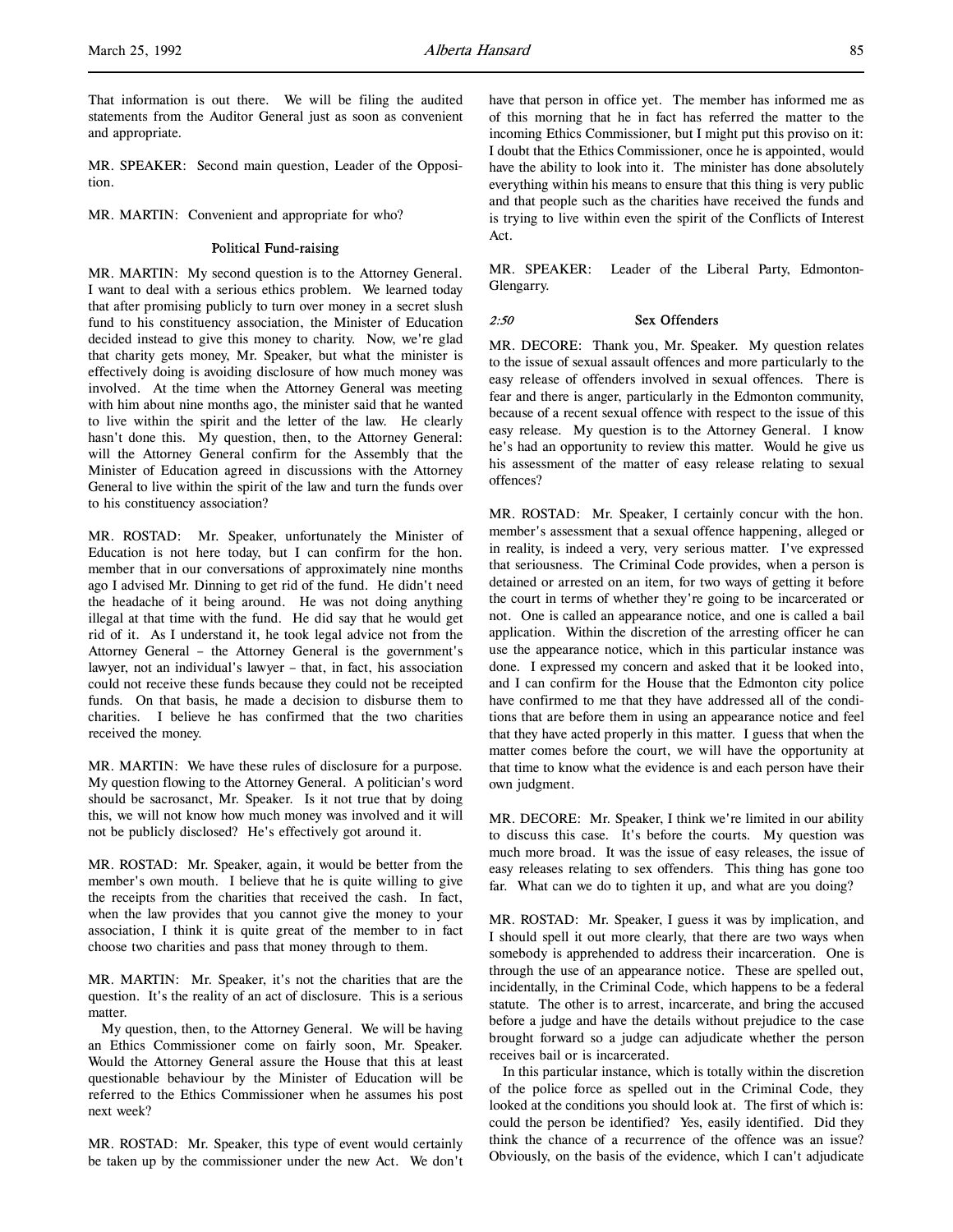at this moment, they didn't think so, and they used the appearance notice. So as much as I express my concern, and I have the assurance of the police force that they did look into it and considered these matters, our hands are tied. If the hon. member is suggesting that perhaps the Criminal Code should be changed so that this couldn't happen, I'd be delighted to take his recommendations.

MR. DECORE: Mr. Speaker, it's exactly that that I'm trying to get at. The Sexual Assault Centre in Edmonton dealt with 1,106 victims last year. They say that easy release has the potential of creating more victims in Alberta. What, Mr. Minister, are you doing either with the federal government or yourself to ensure that women can leave their homes in safety? That's all I want to know.

MR. ROSTAD: Mr. Speaker, for something that is so serious, I don't think the hon. member has to try and bring it into the political arena. I have had the assurance of the Edmonton city police that in this particular instance, which we're addressing – we're not addressing the broad, broad issue; that is another issue – they did address it. I would be delighted to pass the representations of the hon. member on to the Minister of Justice, the Hon. Kim Campbell, that the Act should be changed. However, I might caution, aside from these types of offences, where in fact the appearance notice is not usually used, by using the appearance notice, which we've even suggested the police use in nonserious offences, we can accommodate a savings in what we spend in the justice system, which I also think the wallet waver was very, very adamant on doing.

## Students Finance

MR. JONSON: Mr. Speaker, a number of concerns exist with respect to the Canada student loan program, in particular the default ratio, the cost of the administration fee, the requirements placed on the number of courses the student must take, and the student's performance. I understand that the Minister of Advanced Education recently met with his provincial counterparts and the federal minister. Can the minister advise the House as to whether or not any progress was made at that meeting in resolving these issues?

MR. GOGO: Well, Mr. Speaker, as members may be aware, one in every two students in Alberta applies for and receives student financial assistance. A major item students have raised with me is the so-called 3 percent administration fee, or 3 percent tax, when they apply for a student loan. We've tried for some time with the government of Canada's Secretary of State to have that removed. I traveled to Ottawa on the weekend and met with Mr. de Cotret and was successful in having that 3 percent tax on Canada student loans removed.

In terms of other issues, Mr. Speaker, clearly the default on Canada student loans is a major concern to everyone. We had discussions there, and there were some recommendations as to which ways or which matters could be adopted to alter that. The final comment I'd make is with regard to course load. There was general agreement by all ministers that students in our postsecondary system to be serious about their studies and continue to access Canada student loans take an 80 percent course load during that school year.

MR. JONSON: Mr. Speaker, by way of a supplementary. A very general concern and a major one that also exists with the postsecondary students of the province concerns the fact that the monthly living allowance allowed under the student loan program has not been raised for a number of years. Is any action being taken with respect to making adjustments in this regard?

MR. GOGO: Well, Mr. Speaker, the number one issue with the students in Alberta has been this whole question of the weekly loan amount, which has been fixed for seven or eight years at \$105. We continue to make strong representation because we in Alberta feel very strongly that students must have adequate financial assistance if they're going to continue their studies. The federal minister informed me as well as others that his hands are virtually tied. However, if he could adopt some type of strategy, such as using the Income Tax Act or easing the default rate, which now is approaching a billion dollars in Canada student loans in terms of default, he would give that serious consideration. I would look forward to the federal minister announcing sometime this year, on the recommendation of the provincial ministers, that that weekly allowance of \$105 be increased to some realistic amount.

MR. SPEAKER: Edmonton-Jasper Place, followed by Edmonton-Gold Bar.

## Pulp Mill Emission Standards

MR. McINNIS: Thank you. Mr. Speaker, residents of the Grande Prairie district are facing a period of uncertainty following the announcement today that Procter  $\&$  Gamble's pulp mill is up for sale. It's going to be a hard road to find a buyer, at least until such time as the Minister of the Environment discontinues his ad hoc, seat-of-the-pants negotiation strategy on pulp mill standards, all of which masquerades under the title of leading edge technology. I wonder if the minister has decided to replace his system, in which officials stand over the shoulders of pulp mill operators and tell them what latest Swedish technology they should buy and from whom they should buy it, with a single, clear, defensible standard for environmental cleanliness for pulp mills in Alberta.

## 3:00

MR. KLEIN: Well, Mr. Speaker, I'd like to first of all remind the hon. member that his brothers and sisters in British Columbia and Ontario have just taken over a hierarchy of stinking, rotten, belching, polluting pulp mills that don't in any way measure up to the standards that we have established for the province of Alberta. I would remind the hon. member once again that we have put in place relative to bleached kraft pulp mills the highest achievable standards in the world. What can be better than that?

MR. McINNIS: This leading edge technology is patent nonsense.

Since he does talk about British Columbia, I'm going to ask him this question. Will he go so far as the Hon. John Cashore, the minister of the environment in British Columbia, who announced on January 16 this year that within a decade British Columbia will have total elimination of chlorine contaminants, total elimination?

MR. KLEIN: I find it very, very interesting, Mr. Speaker, that the province of Alberta is already four years ahead of the province of British Columbia. For the information of the hon. member, Mr. Cashore also announced that by the year 1994 they would achieve 1.5 kilograms per air dried tonne of absorbable organic halide, a standard that has been in place in this province for the last year and a half.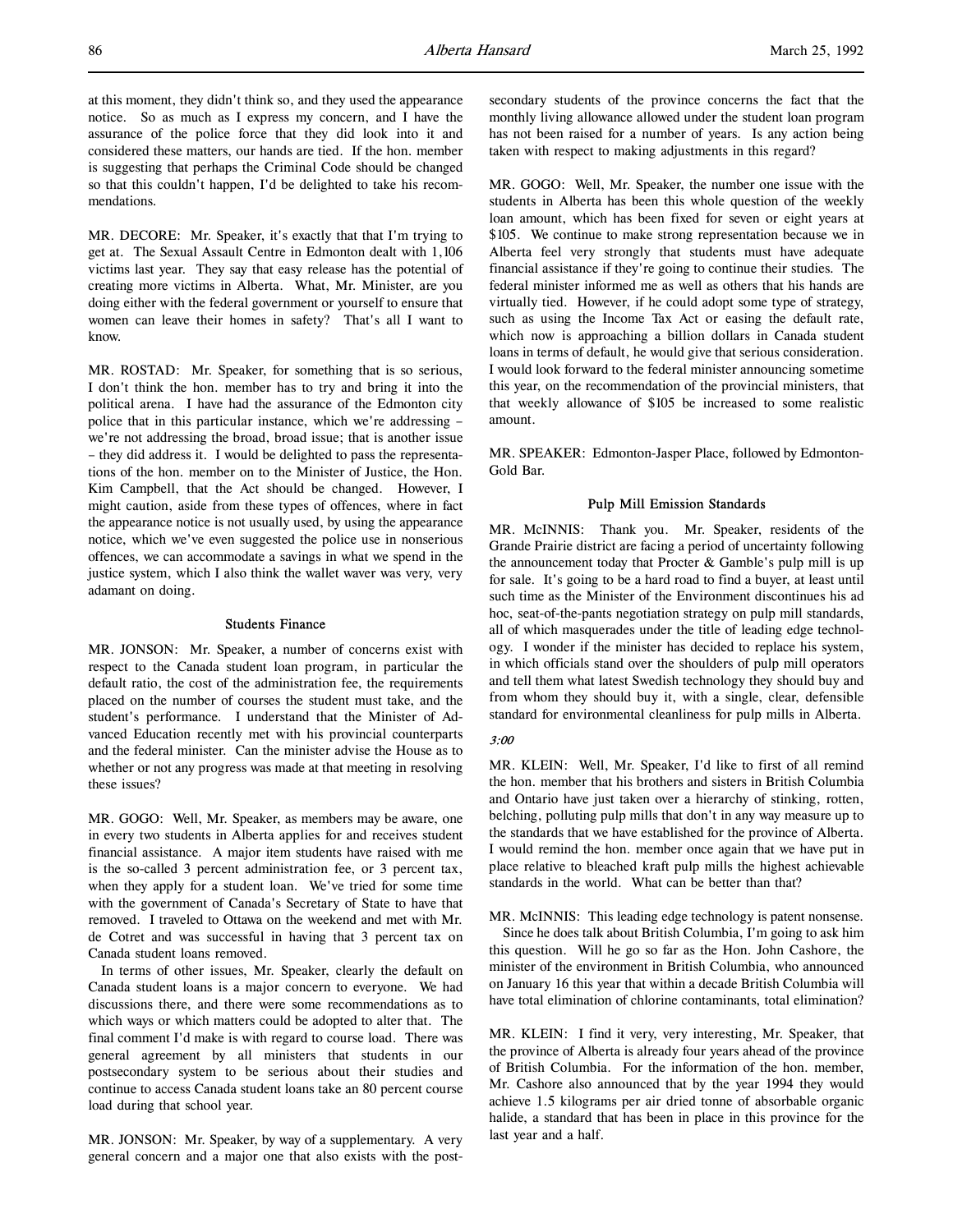## Health Disciplines Training

MRS. HEWES: Mr. Speaker, once again the government appears to be targeting students in Alberta. This time it's the Department of Health doing it, cutting the training stipend to health students at NAIT, SAIT, the University of Alberta, and the University of Calgary. I'd like to ask the Minister of Health: what's the reason for the action?

MS BETKOWSKI: Mr. Speaker, what I can say is that the program of student stipends is under review between both the Department of Advanced Education and the Department of Health. There is a major inconsistency in the fact that we have 35 health disciplines in training in Alberta and only 16 of them receive a stipend. Even within jurisdictions like nursing you'll have inconsistencies between institutions as to who receives a stipend and who does not. The issue we're trying to address is the issue of fairness and trying to look also at issues such as: should the stipend program more appropriately be run through student finance rather than through the institutions themselves? That review is under way, and I would be pleased to discuss it further with the member when the budget comes down.

MR. SPEAKER: Supplementary.

MRS. HEWES: Mr. Speaker, thank you. The question remains: why did the department, under these circumstances, send a directive to the hospitals dated March 2 and not to the educational institutions and no consultation with the students?

MS BETKOWSKI: Well, that's not the case. I've had meetings with several groups of students involved in stipends. It is in many cases the institutions that have the budget for the stipends. Certainly we are working through the issues. No decisions have finally been made, and I'll be happy to discuss it further with the member next month when the Provincial Treasurer brings forward the budget.

MR. SPEAKER: Rocky Mountain House.

## Grain Transportation

MR. LUND: Thank you, Mr. Speaker. Many, many farmers in this province have been suffering through some very difficult times that have been brought about by severe weather in some areas and low commodity prices throughout. When there is a bit of a light on the horizon, we suddenly learn that there is a strike out at the west coast that's causing major problems for our exports. To the Minister of Agriculture: could you outline to this House and to the people of Alberta the exact effects of this strike and any demurrage charges that might be pending as well?

MR. ISLEY: Mr. Speaker, the hon. member is very correct in that one of the terminals at Vancouver is shut down, the Alberta Wheat Pool terminal. It is the largest terminal there, handling about 25 percent of the grain going through the port of Vancouver. About 40 percent of the grain it handles comes from Alberta, which would mean that we're losing the shipment of about 400 railway carloads of grain per day. I can't at this point in time put any value on the demurrage that it's costing, but it is certainly having a damaging effect on not only the cash flow to our farmers but the ability of Canada to maintain its record in delivering grain to its buyers.

MR. SPEAKER: Supplementary, Rocky Mountain House.

MR. LUND: Thank you, Mr. Speaker. I think and so do many farmers that it is absolutely scandalous when 19 people can hold up that kind of shipment. What, if anything, can the minister do or is the minister doing?

MR. ISLEY: This is basically a federal matter, but we can continue to work on three things. First of all, press the federal government into declaring all people handling grain as essential service workers. Secondly, I think that if we were to change some of the rules by which we carry out the grain business, we would offer other options to farmers. If the farmer were receiving the transportation money instead of the railway, other modes of transportation could then be used when strikes shut down the existing one. Other ports could be used. During the last strike we did do some shipping through the port of Seattle, and maybe that should be reconsidered.

MR. SPEAKER: Edmonton-Calder.

# Disabled Children's Support

MS MJOLSNESS: Thank you, Mr. Speaker. This government is good at rhetoric in support of families, but in reality this is not the case. The Department of Family and Social Services has proposed directions for changing the handicapped children's services program which will make the services more regulated, less flexible, and would mean that up to 25 percent of the children currently receiving services could be cut off. I'd like to ask the minister: why has the minister proposed directions to these children's services which are completely at odds with the recommendations of the Premier's council and parents who need more flexible services, not less?

MR. OLDRING: Well, Mr. Speaker, the Member for Edmonton-Calder is being awfully presumptuous. What the minister and what the government is doing is going through the process that we often do, a process of consultation. We have a program for handicapped children here in the province of Alberta to supplement the dollars that the Minister of Education is making available, to supplement the supports that the Minister of Health is making available. Some 6,000 families are accessing these services. We think the program is a good one. We recognize that perhaps there's room for additional improvement, so I'm working very closely with parents across this province. We're working very thoroughly through a consultative process to make sure that the directions and the actions that we take in the future are the appropriate ones.

MS MJOLSNESS: Mr. Speaker, the government's own proposal is for cost sharing and needs testing, the very changes that were rejected in 1987. To the minister: in view of the fact that parents may have to institutionalize their children if they don't have access to these services, will the minister now make a commitment to these children and their families that no child will be denied a necessary service because of cost sharing, needs testing, income testing, or asset testing?

MR. OLDRING: Mr. Speaker, again the commitment that I make is to work very closely not only with these families – obviously they're first and foremost in terms of our consultations – but we have some 50-plus meetings scheduled across the province involving hundreds of Albertans: FCSS boards, health units, advocacy groups, service agencies, Metis organizations, Indian bands. An exhaustive list of Albertans are being involved in this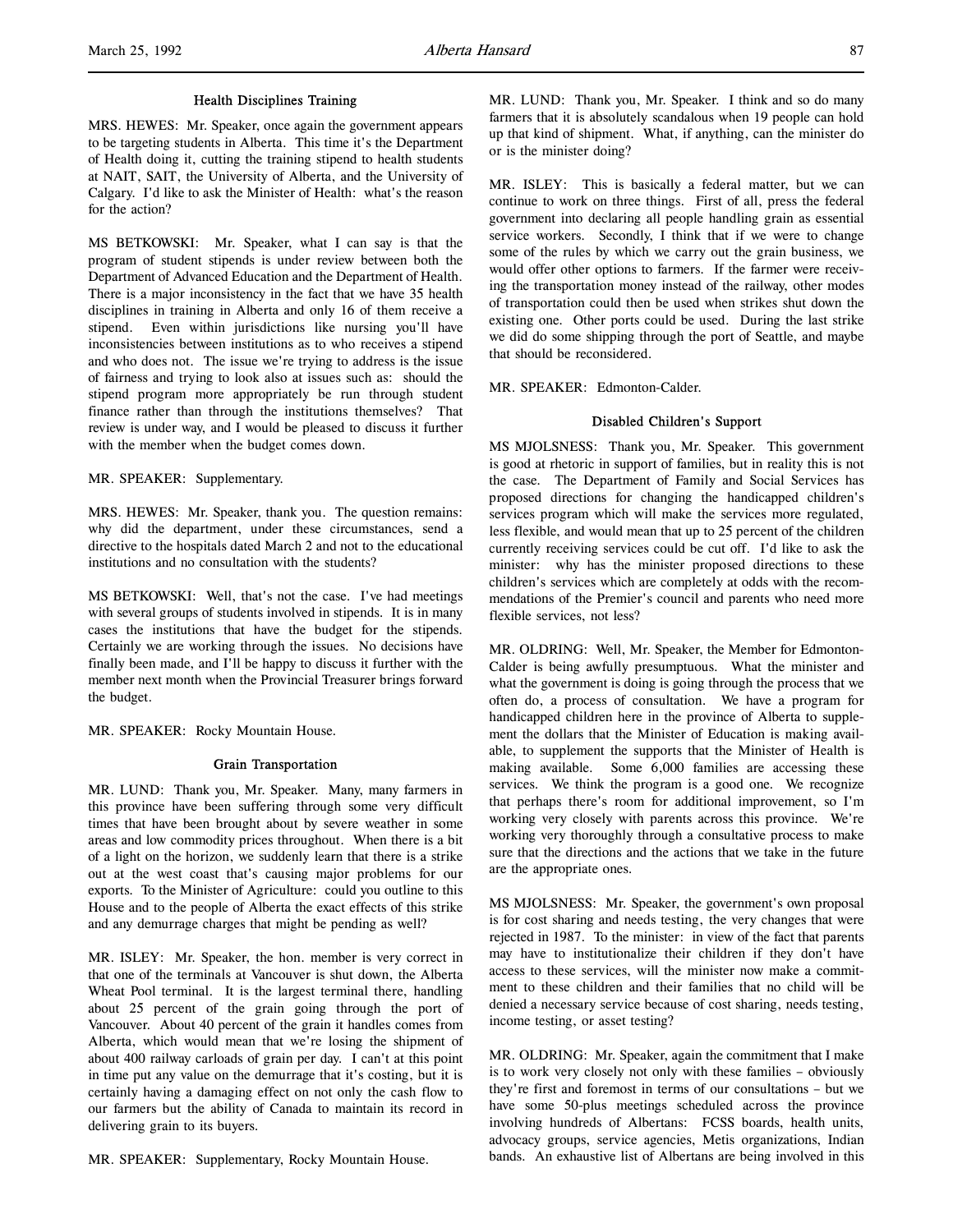process. In fact, we even made arrangements for the Member for Edmonton-Calder to come out to one of our meetings when she made the request. It was regrettable that she wasn't there. I would have appreciated her input.

MR. SPEAKER: Edmonton-Avonmore.

## Disposable Diapers

MS M. LAING: Thank you, Mr. Speaker. My questions are to the Minister of Health. Almost 80 percent of new mothers use disposable diapers without realizing the potential health risk to their babies. For example, diapers which contain polyacrylate crystals, similar to those used in tampons linked to toxic shock syndrome, continue to be promoted and sold. It has been shown conclusively that babies are five times more likely to have diaper rash with disposable diapers than with cloth diapers. In addition, trace levels of dioxins are present even though safe levels have never been established. My question: given the health hazards for babies, will the minister commit to moving towards eliminating their use in Alberta's hospitals as well as informing the public of the risks they impose on their children?

MR. SIGURDSON: Maybe we could Pamper Ralph.

MR. SPEAKER: Order. Let's get the answer. [interjection] Order please in the whole House. Order.

#### 3:10

MS BETKOWSKI: Mr. Speaker, with respect to this question and the one that the hon. member raised yesterday, I have already launched inquiries through the Department of Health along with National Health and Welfare with respect to consumer product and the safety of the product because I think that respect of those jurisdictions has to be guarded. I haven't yet made any such directive as the hon. member is suggesting with respect to hospitals, although, interestingly, many hospitals have chosen to switch over to reusable products just because of the cost of them through their laundry service. However, I don't have a full answer, and I will endeavour to get one for the hon. member as quickly as possible through Health and Welfare.

MR. SPEAKER: Brief supplementary, please.

MS M. LAING: Thank you, Mr. Speaker. Due to improper usage the 1.8 billion disposable diapers which make up 500,000 tonnes of Canada's garbage each year also pose an environmental health hazard. Failure to rinse these diapers means that bacteria and viruses, including living viruses from recently immunized babies, are sent to our landfill sites. My question: given the dangers of environmental contamination and increasing strain on our landfill sites, will the minister and her colleague the Minister of the Environment commit to acting to address this serious threat to the environment and the health of Albertans?

MR. KLEIN: Mr. Speaker, I believe that we have committed to an overall reduction in the amount of materials, disposable diapers and all other kinds of materials, that now go into our landfills. As a matter of fact, there is a national protocol, and Alberta is very, very much a part of that protocol, to reduce the amount of waste that goes into landfills by 50 percent by the year 2000. Virtually all the container and diaper manufacturers and so on, products that now find their way into landfills, have agreed to participate with governments in achieving this particular objective.

MR. SPEAKER: Westlock-Sturgeon.

#### Drought Assistance

MR. TAYLOR: Thank you, Mr. Speaker. The Alberta government has had a program in place for about a year now of drought assistance for southeast Alberta farmers. However, it's come to my attention that the government is denying this assistance to some of the farmers who owe money or who are asked for quitclaim on a fraction of the land. In other words, they're being told that they get no drought assistance over the whole farm unless they quitclaim a small part of it to the government. Does the minister condone this form of blackmail?

MR. ISLEY: Mr. Speaker, if the hon. member has knowledge of something like this occurring, I think he's got a responsibility on behalf of those people to bring the details in and share them with me.

MR. TAYLOR: I'm very interested that the minister is interested in seeing what his people are doing out there. The name is Daniel Greene, Box 64, Carmangay, phone number 643-2417.

Can the minister promise to report on this before one week goes by?

MR. ISLEY: If the hon. member is so kind to send that information across the House, I will report back as soon as I have reviewed the matter.

## Speaker's Ruling Reference to a Nonmember

MR. SPEAKER: Did the Member for Westlock-Sturgeon clear with that person that he was willing to have his name mentioned in public?

MR. TAYLOR: Of course, and if you need any more, I'll bring them next week too.

MR. SPEAKER: Thank you very much. Take your place.

MR. TAYLOR: You asked, and you got an answer.

MR. SPEAKER: Hon. member, the answer is a yes or a no. It's not another introduction to yet another matter or carrying on with embroidery work.

Lesser Slave Lake.

## Arctic Winter Games

MS CALAHASEN: Thank you, Mr. Speaker. It's my understanding that Team Alberta North was extremely successful in our recently held Arctic Winter Games in Yellowknife. I congratulate all those northern athletes who were involved. The government of Alberta has committed approximately \$1 million to Slave Lake for the first ever Alberta hosting of the Winter Games in 1994. It was a hard fought battle between many constituencies. Would the Minister of Tourism, Parks and Rec indicate how this government will continue to support northern athletes to increase competition, development, and participation in the '94 Winter Games?

MR. SPARROW: Mr. Speaker, the challenge is out to the communities in northern Alberta to go from the 192 that they had in Whitehorse when they participated in 14 sports, to increase that component. The average of the Northwest Territories, Yukon, and Alaska is some 300 athletes. So there is an opportunity for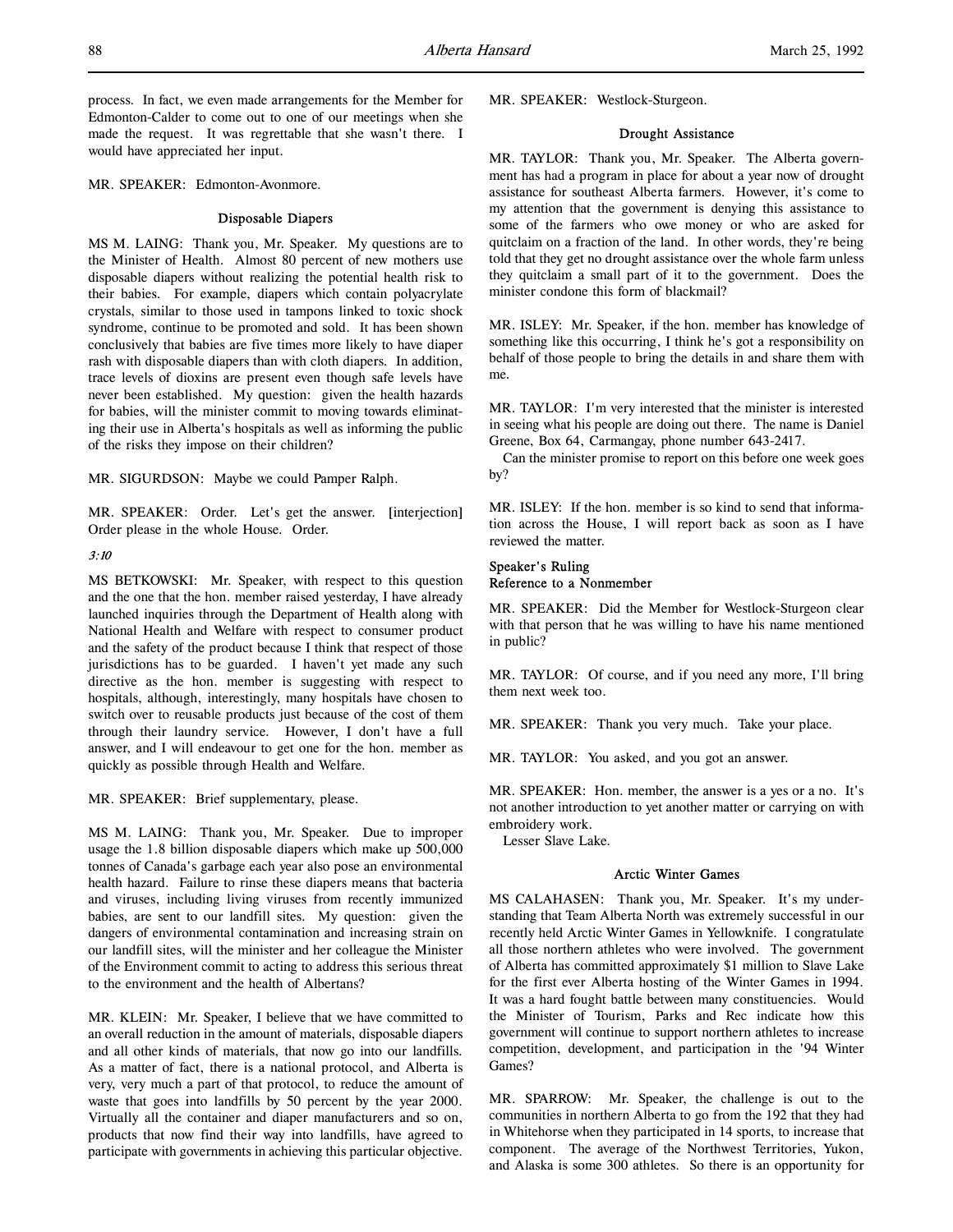expansion to take place. On top of that, there was an opportunity while we were there to invite the Russian delegation, and after some negotiation they've said that they will have at least 50 athletes, six cultural people, and some coaches. So it will be expanded in countries too.

MR. SPEAKER: Supplementary, briefly.

MS CALAHASEN: Thank you, Mr. Speaker. I'm glad to see that there's some expansion action happening.

Although winning medals is not the primary focus of the Arctic Winter Games, would the minister let all Albertans know how northern Albertans fared at these games?

MR. SPARROW: I'm very proud of the Alberta team, Mr. Speaker. They did very, very well. They were received in Whitehorse and displayed themselves very well in the opening ceremonies. They came out as almost the top team going into it. They did receive 11 gold, 18 silver, and 19 bronze.

## Magnesium Plant

MR. McEACHERN: Mr. Speaker, yesterday the Minister of Economic Development and Trade refused to answer questions both inside and outside the House about the Magnesium Company of Canada plant at High River.

## Speaker's Ruling Insisting on Answers

MR. SPEAKER: Hon. member, I'm sure I didn't hear correctly about making comments about the minister's answers or lack of answers. Just start again. Let's get going without that.

#### Magnesium Plant

(continued)

MR. McEACHERN: This kind of behaviour is particularly unacceptable given that he told reporters outside the House that he knew the answers to the questions asked by the Leader of the Opposition. So my question to the minister is simply this: if the minister knows the answers, why has he refused to tell Albertans the real situation with the Magnesium Company of Canada? What is it that he's trying to hide?

MR. ELZINGA: Mr. Speaker, I'm more than happy to respond to the hon. member and to indicate to him that it is our desire to have full disclosure. The difficulty that we're facing is that until the transaction is completed, we don't know what the province of Alberta will in reality be exposed to. The hon. member, in a very misleading way, suggests that we're going to be exposed to all of what we have backstopped as it relates to the Magnesium Company. This is totally untrue. We have suggested to him – and I suggested it to him in previous times during the last session – that once all of it has been finalized, we're more than happy to make all that information available, which we do on a consistent basis, whether it's through this Legislative Assembly or in the public accounts. I'm more than happy to share that information with the hon. member. I would only ask him to be patient, because we cannot share information with him that we presently do not have.

MR. McEACHERN: Well, Mr. Speaker, if there had been no change in the situation, the minister could have said that to us yesterday instead of giving us the song and dance he did.

Yesterday he also said:

We're going to continue with these strong economic thrusts because we recognize that we've got an obligation to provide jobs for Albertans.

Is the MagCan situation the kind of economic thrust that this government is going to perpetuate? Is that what you're saying?

# 3:20

MR. ELZINGA: I should share with him also that it was in the last session that we released the record whereby we indicated that we have suffered some losses, but the successes are much greater than the losses. One only has to examine the record within our food processing sector. For the first time this year our manufacturing sector within food processing is greater than our primary agricultural production. If one looks at our petrochemical production, Mr. Speaker, again those levels are exceeding what they did years before. The same with the chemical industry, our electronics industry, our exports: all of them are on the increase. They're on the increase because of a number of economic initiatives and economic policies of this government. We're delighted that this province has been buffered from the worldwide recession, but we also acknowledge, as the hon. members opposite have indicated, that we are going through a world recession, and we're not totally isolated from it. Because of that, there are going to be some failures, but we're delighted to report that the success rate is that much greater than our failure rate.

MR. SPEAKER: Edmonton-Whitemud.

## Multiculturalism

MR. WICKMAN: Mr. Speaker, I'm quoting from a speech given by the Premier to the Rotary Club.

But I propose that there be a new condition – that multiculturalism should not be a matter imposed by law in Canada.

To the minister responsible for multiculturalism: do you agree or disagree with this statement made by the Premier of this province?

# Speaker's Ruling Seeking Opinions

MR. SPEAKER: Hon. member, better luck at trying to rephrase the question, because all you're doing is asking an opinion of the minister. Look at Beauchesne.

#### Multiculturalism

(continued)

MR. WICKMAN: Mr. Speaker, to the minister responsible for multiculturalism: is he prepared to stand up in this House and say that he supports multiculturalism as it's imposed by legislation in this province?

MR. MAIN: Well, Mr. Speaker, I'm pleased to have the opportunity to again confirm my position and the Premier's position – I believe were he here, he would confirm this – the government's position as stated in the current Bill that was passed by this Assembly in 1990, in the ongoing programs that we commit to through our Multiculturalism Commission, that the government of Alberta is committed to maintaining a strong, diverse population. We're committed to helping all Albertans, whether they've been here for five minutes or five generations, achieve everything this great province has to offer.

There is no suggestion made by anyone that our department or the laws are going to be repealed, that our protection for individuals under the Individual's Rights Protection Act is going to be repealed, no suggestion that programs are going to be modified in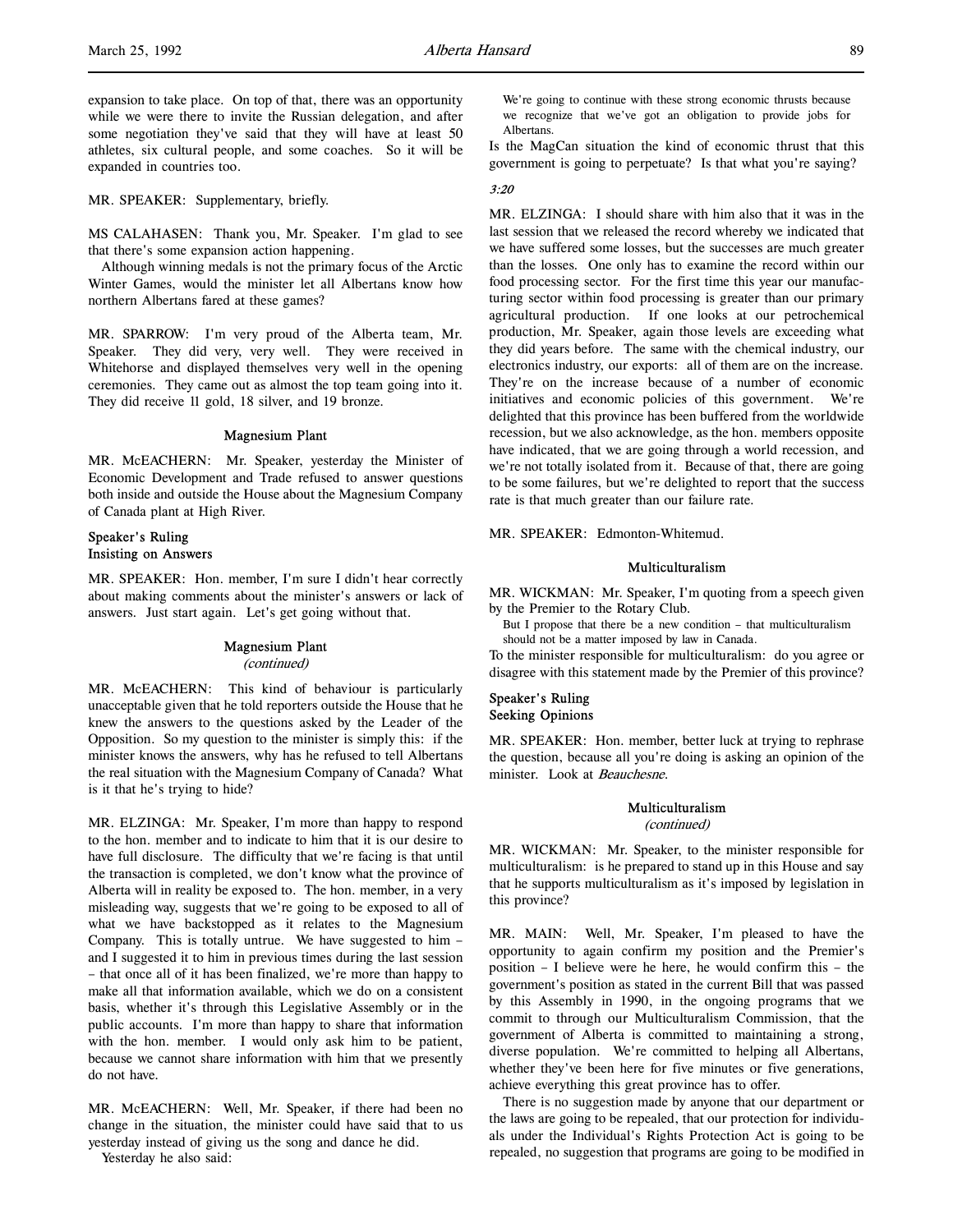MR. SPEAKER: Thank you, hon. minister. We have to leave a little bit of time for a supplementary. Let's have it, please.

MR. WICKMAN: Mr. Speaker, to the minister responsible for multiculturalism. Are you prepared to go on record stating that you are prepared to support those . . .

## Speaker's Ruling Parliamentary Language

MR. SPEAKER: Excuse me, hon. member. I hate to interrupt your flow. You do not use the word "you" in here. You talk about: is "the minister" prepared? Thank you.

# Multiculturalism

# (continued)

MR. WICKMAN: Mr. Speaker, is the minister prepared to stand up and support multiculturalism in the sense that the minister stands behind the laws that govern multiculturalism in this country and in this province?

MR. MAIN: Mr. Speaker, I have done exactly that on no less than half a dozen public occasions in the last few weeks. I did it in this House on Friday, I did it on Monday, and I'm doing it again today. I don't know how many more times I have to do it before the Member for Edmonton-Whitemud understands this. The answer to his question is again yes.

MR. SPEAKER: Thank you. Edmonton-Beverly.

## Health Care Facilities

MR. EWASIUK: Mr. Speaker, my questions are to the Minister of Health. Every quadrant in the city of Edmonton except northeast Edmonton has a hospital. The result is that the emergency ward is overloaded now, and even in the future when the expansion is completed I think it will still continue to be overloaded. We also have the Fort Saskatchewan hospital that services the northeast, but also it's unable to carry the load that's required. My question to the minister is: will the Minister of Health now agree that northeast Edmonton is in serious need of a health facility, and will she commit some form of 24-hour care to our quadrant of the city?

MS BETKOWSKI: Mr. Speaker, I think that given the growth that has occurred in northeast Edmonton, certainly we need to look at ensuring appropriate access to health services for citizens of Edmonton living in that area. I don't support a freestanding hospital being built in the area, but I do believe that the proposals coming forward via the Royal Alexandra hospital to look at some options that may be possible are appropriate. When I receive those, hopefully sometime this spring, I will be in a better position to answer the hon. member as to the kinds of options that may be considered to provide the access. I put forward, however, a note of caution that just having a facility doesn't necessarily mean access to health services. I think our primary goal must be access in whatever new form we might contemplate.

MR. SPEAKER: Supplementary, Edmonton-Beverly.

MR. EWASIUK: Thank you, Mr. Speaker, and thank you to the minister for that reply. The facility that I am suggesting doesn't need to be a full-sized hospital. It could be a 24-hour community centre with the ability to handle minor emergencies. The minister must be aware that the New Democratic caucus has for years sponsored the cause for community health care centres. My question to the minister: is there any good reason why this government wouldn't try the obvious alternative; that is, to develop a community health care pilot project and to do it in northeast Edmonton?

MS BETKOWSKI: Mr. Speaker, I think the ND caucus needs to look at the economics of health. I know they are all under the impression, from what I've read of their presentation, that by adding on a community health centre we will be saving health resources. The only way we are going to be saving health resources is if we reallocate resources from existing health facilities into community facilities. I'm a strong proponent of that, but an add-on is not something I am a proponent of. I am aware of the Royal Alexandra looking at the possibility of some kind of forum which is not stand-alone to serve the needs of northeast Edmonton. I will await the presentation, which I understand is coming this spring.

## Speaker's Ruling Decorum

MR. SPEAKER: First, there are two important matters to be dealt with before we get around to the request under Standing Order 40. The first one is this: throughout the course of today and I believe also yesterday we've had the comments, shouts across the Chamber, about some questions being puffballs. I'd remind hon. members that every member here has the right to be heard in this Assembly and to be heard without interruption. The other part of it is that this is not a figure-skating contest where we're going to put up a sign for a 6.5 or whatever as to the quality of the question, no matter which part of the House in which it originates. So I would ask that hon. members please refrain from such types of comments because all it does, indeed, is encourage others then to interrupt you when you're into the process. That really isn't being fair to you or to your constituents.

## head: **Statement by the Speaker**

#### Demonstration inside Legislature Building

MR. SPEAKER: Yesterday we had an occurrence occur - I guess most occurrences do occur, don't they? We had an event occur in the foyer of the Legislature. It was raised as a point of order by the Minister of Career Development and Employment. So it is that I'd like to read to the House the following statement.

A disruptive and vocal demonstration did indeed take place just as members were entering the House yesterday and continued while the House was in session. During a conversation on another matter, the hon. Member for Edmonton-Mill Woods advised the Chair that the participants in the demonstration had been guests in his office prior to the House. The Chair was also advised that Edmonton-Mill Woods cautioned the group that demonstrations were not allowed within the Legislature Building and that other avenues of protest could be utilized. The member expressed his disappointment to the Chair at the disruptive behaviour of his visitors. Upon further investigation it appears that this group of protesters was responsible for arranging the surreptitious entry of concealed banners and possibly subverted security by arranging for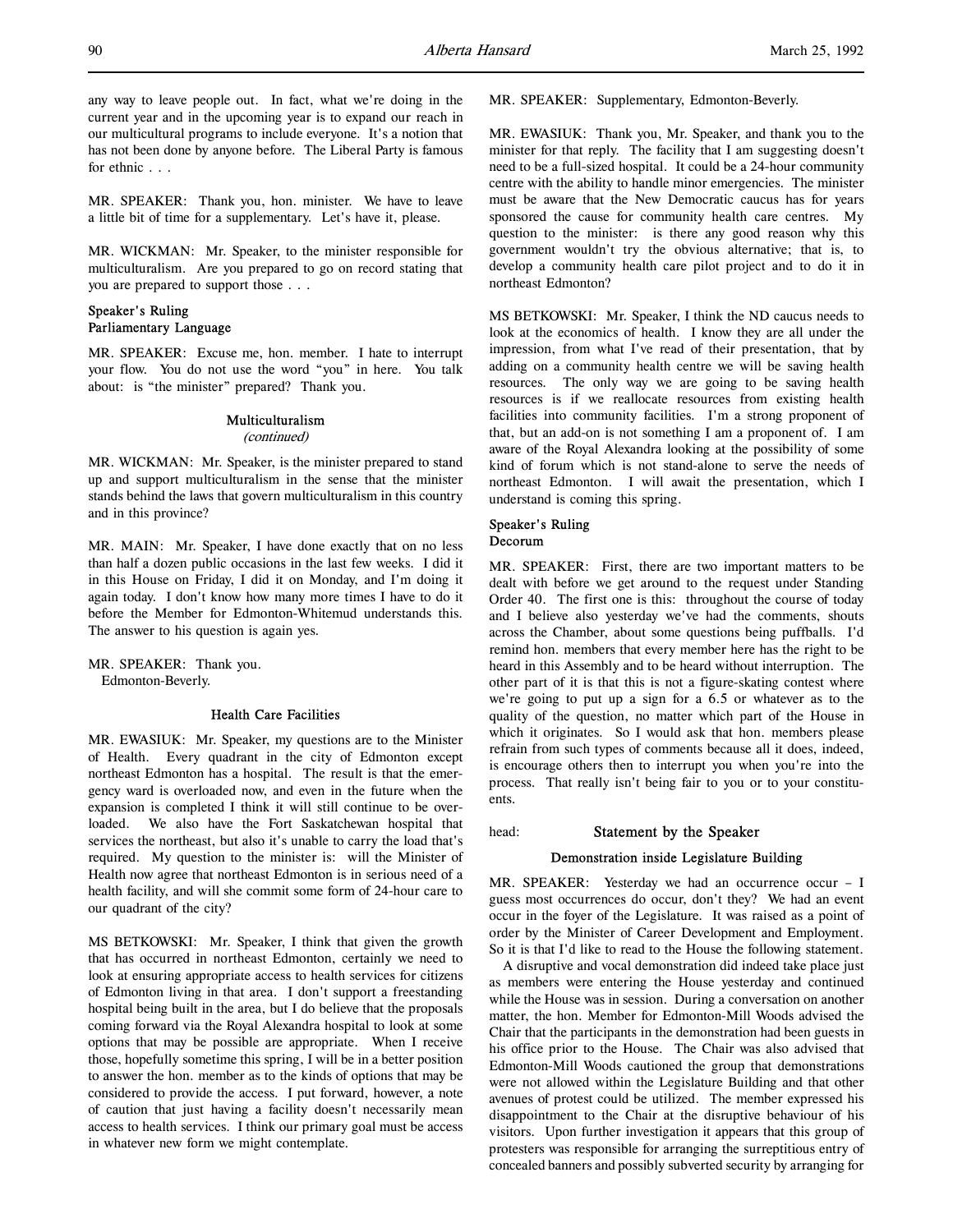other persons to enter via other doors where entry is prohibited for use by the general public for legitimate security reasons.

The Chair is quite concerned at the extent of the security breach, as the office of the Speaker is responsible for the safety of all members while in attendance during session. Unfortunately, because the Speaker's security staff are not in control of the perimeter of the precincts of this parliament, which they are partially charged to protect, the Chair may find it difficult to prevent further security breaches which could and should properly be dealt with by Legislative Assembly security staff, as is the case in many other parliaments.

Erskine May at page 126 states, quote,

that it is a gross breach of the privilege of this House for any person to obstruct and insult the Members of this House in the coming to, or the going from, the House.

And again:

Members and others have been punished for such molestation occurring within the precincts of the House, whether by assault or insulting or abusive language, or outside the precincts.

#### 3:30

Parliamentary law upholds the absolute sanctity of a member's unrestricted right of access and egress from the precincts of parliament 24 hours a day, 365 days a year. All hon. members are well aware of the privileges accorded to them as members to guarantee their attendance, so much so that a member is immune from certain legal processes to protect the member's absolute right to attend to their parliamentary duties. Anyone violating this most sacred of privileges can be held in gross contempt of the House.

The Chair was dismayed to see and hear a chanting crowd not outside the building but inside the building and virtually at the foot of the steps directly accessing the Chamber. The group conducted themselves in a manner that violated virtually everything that a member has the right to expect when called to attend the Chamber. The protesters intimidated and hindered some members in their right of unrestricted access to the Chamber.

The Solicitor General was placed in a most difficult position. The Solicitor General's department controls the perimeter of the building and is responsible for the general supervision of demonstrations. Under ordinary circumstances the Solicitor General's staff would have removed the demonstrators from the inside of the building. However, the demonstrators were dealing with the Solicitor General in a personal manner rather than in his administrative capacity. Therefore, the departmental staff did not take action to remove the demonstrators from the rotunda.

The Chair recognizes and reaffirms that demonstrators have the right to protest outside of parliament. As the administrative officer in charge of the protection of all members of this House the Chair found the safety and free access of members unacceptably compromised yesterday. The Chair declares yesterday's action to be a gross contempt of the privileges of this Assembly.

In the final analysis it is the members, it is you collectively, we collectively, who should ultimately be the ones in charge of our own security in our own Legislature Building through the Speaker and Sergeant-at-Arms. It is the members who must resolve this matter of security jurisdiction to prevent further occurrences of yesterday's incident and the contempt of this House.

Thank you.

## head: Motions under Standing Order 40

MR. SPEAKER: A Standing Order 40 request. Someone from the Liberal caucus is going to move this, I understand, on behalf of Calgary-McKnight.

MR. TAYLOR: Mr. Speaker, the Kurdish people have suffered for many years without a homeland and were demonstrating, of course, and the Turkish police possibly overreacting, killing 26 as we saw on TV and other news coverage of the event. Our purpose in moving the motion is not to interfere with the internal policing, you might say, of another country but to try to drive home to the international community that the rule of law has to take place. The rule of law has to eventually be the only type of action that takes place when minorities demonstrate in any country.

To say that it is in another country and that we are interfering with another country, Mr. Speaker, is not proper. If we do not take this stand, it means we are derelict in our duty, because all mankind are brothers and sisters. Wherever people are discriminated against or hurt in the world, it's our business at least to register in the form of a motion or an expression that we find it very reprehensible indeed.

Thank you.

MR. SPEAKER: A Standing Order 40 request again. Members of the House are well aware of it, but those persons who may be viewing this matter, this is not the matter of the validity of the motion; it's a matter of urgency of debate that is taking place here.

All those in favour of allowing the matter to proceed on the basis of urgency, please say aye.

## HON. MEMBERS: Aye.

MR. SPEAKER: Opposed, please say no. Carried. Thank you. Westlock-Sturgeon, do you wish to make additional comments to the motion?

## Massacre of Kurds in Turkey

Moved by Mr. Taylor on behalf of Mrs. Gagnon: Be it resolved that the Legislative Assembly express its sympathy to the Kurdish community regarding the recent killing of members of the Kurdish community in Turkey.

MR. TAYLOR: Mr. Speaker, there's very little I could do to enlarge on what I said earlier. It is just our wish that this House – which apparently has already by approving at least the urgency of the thing – go on record as disapproving the use of force to keep any minority from exercising their opinions and their rights in any country. I realize that's as far as it goes, but when it goes that far – we have just seen the example of South Africa. A moral and trade restriction, that admittedly took nearly two generations to take hold, did take place. It did go. The rest of the world did it without force, without starving people, without beating people, and it brought it around. I think if we're ever going to get the rule of law to take place, we have to notice things like this that go on, not assess the correctness or the incorrectness of the minority whether they're demonstrating or not, but censure the majority for using force in trying to subrogate or kill dissent in any country.

Thanks.

## AN HON. MEMBER: Question.

MR. SPEAKER: Call for the question. The motion is before the House. All those in favour, please say aye.

#### HON. MEMBERS: Aye.

MR. SPEAKER: Opposed, please say no. The motion carries, let the record show unanimously.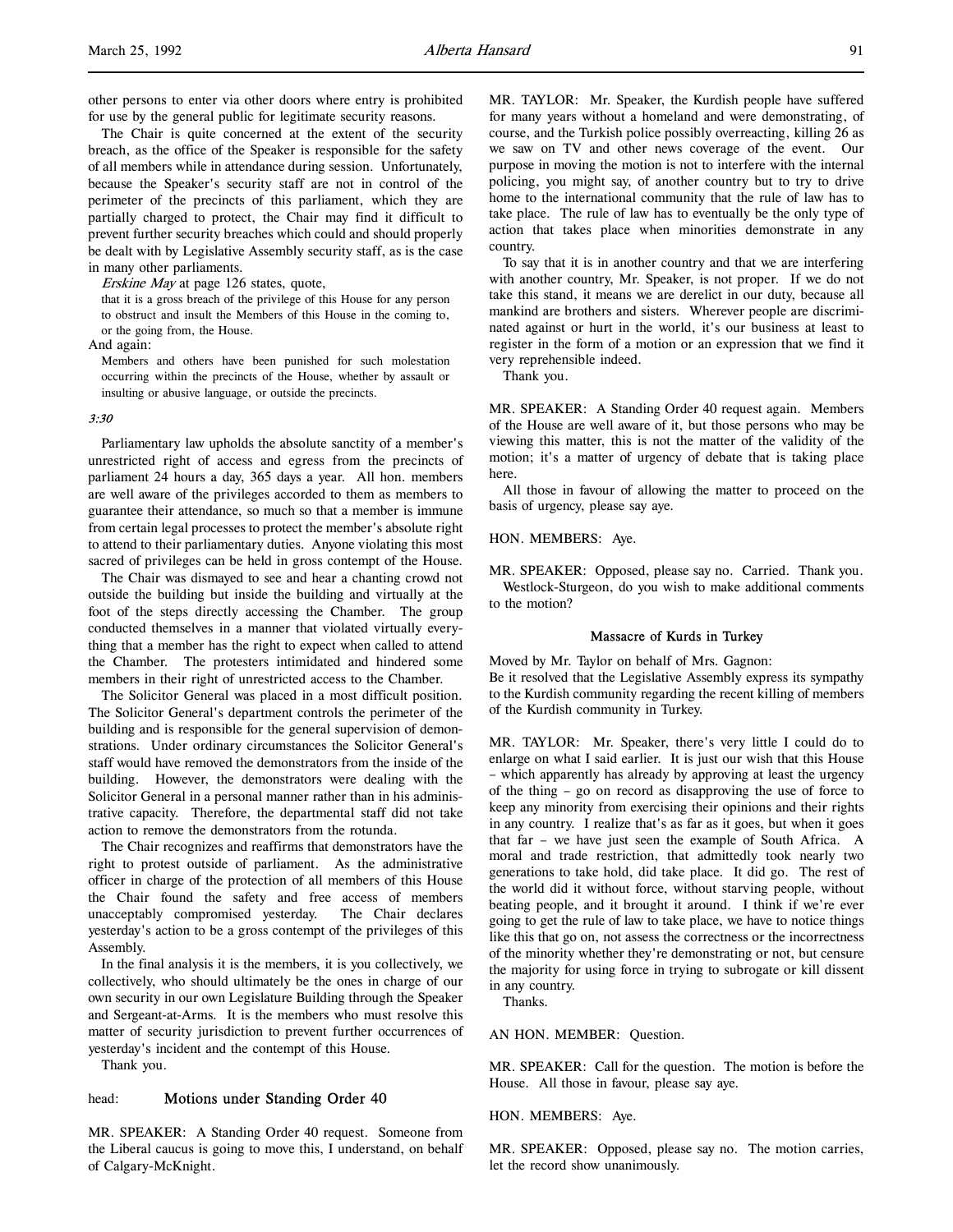The Chair will also be in contact with Calgary-McKnight to find out where the appropriate notification is to be sent.

# head: **Orders of the Day**

# head: Consideration of His Honour head: the Lieutenant Governor's Speech

Moved by Mr. Lund:

That an humble address be presented to His Honour the Honourable the Lieutenant Governor as follows:

To His Honour the Honourable Gordon Towers, Lieutenant Governor of the province of Alberta:

We, Her Majesty's most dutiful and loyal subjects, the Legislative Assembly, now assembled, beg leave to thank Your Honour for the gracious speech Your Honour has been pleased to address to us at the opening of the present session.

### [Debate adjourned March 23]

MRS. HEWES: Mr. Speaker, I rise to respond to His Honour the Lieutenant Governor's Speech from the Throne which we heard last week. Not surprisingly I have to express my disappointment with the content of the speech, in no way my disappointment with His Honour's extraordinary and very proper delivery of the speech. I must say that the content of the speech left me and many of the people that I am proud to represent somewhat disappointed. The absence of substance really is what is at the centre of these comments.

Mr. Speaker, I'm proud to continue to represent the constituency of Edmonton-Gold Bar. This is a stable 35-year-old community. My family and I have lived there for a good many years. It's well designed. It has excellent parks and recreation facilities. One of the last communities of Edmonton that was designed with large lots, lots of open space, lots of good transportation systems, like many of the communities in the urban scene it's growing older. We're pleased to see many young and new families moving in. Families in fact are coming back again. Children of families that lived there in past years, finding this to be a wonderful and healthy and safe community, are coming back to Edmonton-Gold Bar.

Like many other communities it has its problems as well. As I move around the community, I find unemployment, family problems, domestic problems, difficulties with young people, as we see throughout the province.

#### [Mr. Deputy Speaker in the Chair]

The people of Edmonton-Gold Bar have always given me good advice, Mr. Speaker. I go to them for advice, I go to them for help, I go to them for their opinions on needed programs and legislation, and they have never failed to give me good advice. I was interested. I took the throne speech to a meeting in Edmonton-Gold Bar and held it up to the membership and said I wanted to speak to what was in this throne speech, and they all laughed. Because this is what's in the throne speech.

#### 3:40

AN HON. MEMBER: Nothing.

MRS. HEWES: This is exactly what the response was. That's what was felt by the people in my constituency, regardless of what members opposite think about it. That was the kind of expression that was given to me.

Mr. Speaker, we're given to sort of buzzwords and phrases in our throne speeches. In 1991 the throne speech talked of challenges and goals on fiscal, social, environmental, and constitutional issues. Last year we heard that "striving to balance the budget remains a priority." This year we hear that the first priority is stimulating the Alberta economy. Last year we heard about the success of the government's diversification policies, the introduction of environmental protection legislation. This year we heard of the government's new plans, new this year, for economic diversification and the introduction of that same environmental protection legislation that we were promised last year. The true theme of the throne speech is, it seems to me, an admission of failure on the government's part, failure to achieve the goals of fiscal management, balanced budgets, or leadership in the environment or elsewhere. This year the buzzword is "realities," the realities that we face. Well, let me tell you, the realities that I see and that the people of Edmonton-Gold Bar see and the people of many other constituencies in this province see are not the realities that are expressed in this throne speech.

In 1987 the Treasurer promised this House that, and I quote, "This government is determined not to allow the accumulated provincial deficit to grow unchecked." Well, the last time I looked at it, the Canadian Bond Rating Service calculated the net provincial debt at \$17 billion. In 1987 that figure was \$7.9 billion. The people of Alberta were promised in 1987 that the Treasurer could balance the budget in 1990. In '89 he revised that to 1991. Last year the Treasurer led us to believe that he could achieve that goal and introduced a budget with a supposed \$33 million surplus. Well, it's pretty painfully obvious to everyone in this House today that this year's budget is going to be a deficit budget and a large one, perhaps at over a billion dollars.

Mr. Speaker, while the Treasurer failed, as most of us believed he would, there was still hope on this side of the House that he would persevere in his task. This throne speech marks an abandonment of the policy of balanced budgets. It seems to be an admission of failure on the government's part. Talk of stimulating the economy should be translated to read: more deficits on the way, and we can't figure out how to balance the budget.

This year has seen the utter collapse of the government's diversification strategy. The plan of loan guarantees, direct investments in such examples as MagCan, CarboVan, Northern Steel, NovAtel – I'm sure all the members over here know the list and remember the names – has proven to be a complete failure. Those firms are either bankrupt or struggling. The government, however, refuses to inform the taxpayers what the final cost to the province will be. Well, our research suggests that the loss now totals over \$493 million. That money is gone. Another \$205 million is calculated under probable losses. Here we list Gainers, MagCan, Lakeside Centennial. There are some assets left, but how much the government will get back is certainly uncertain. Then tack on questionable loans and guarantees to NovAtel, Alberta Newsprint, Glacier Ammonia, and you get a grand total of \$947 million of taxpayers' money at risk.

I do congratulate the government on a number of issues that they have promised legislation on, one of them being access to information. I would have preferred to see this titled "freedom of information" as our party has introduced in the House for the last three years.

The government is also responding to an increasingly strong voice from the people of Alberta that they need a window on government. An effective freedom of information law gives people the chance to scrutinize the workings of government and may go a long way to restore the public's faith in government and politics. I'm worried, however, that while the government may still disappoint us by producing a watered-down version of our Bill, we may not get what in fact we have a right to. Exceptions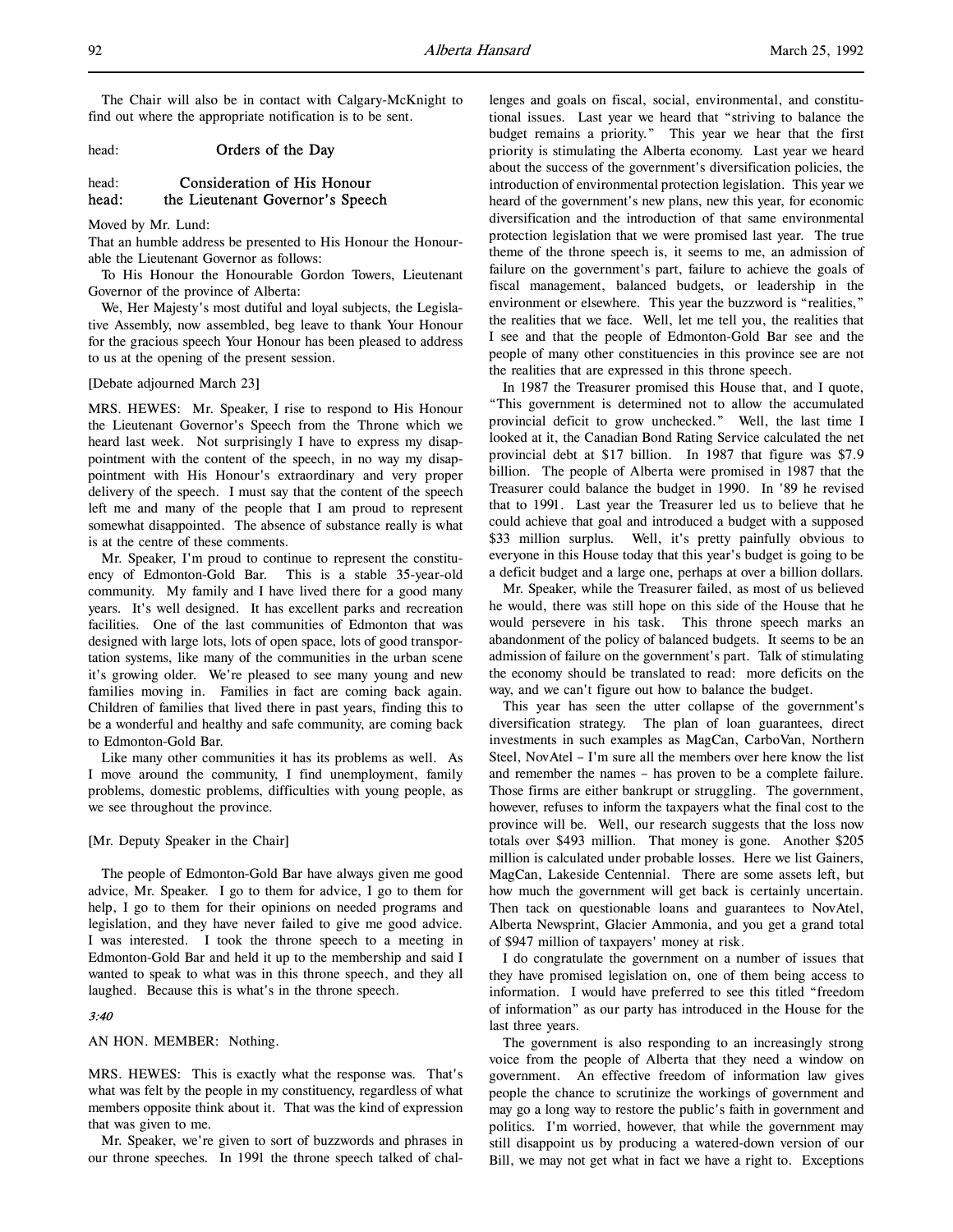to what information is made available, Mr. Speaker, are crucial to protect the personal privacy of Albertans. What is allowed is of tantamount importance. The proposed Bill must not shelter government decisions from public view.

Mr. Speaker, I have commented that we are pleased to see that access to information will come forward in this session. I am also pleased that the government is finally – finally, finally – dealing with the pension liability. However you look at it, it seems that the beneficiaries are having to pick up the cost of government shortfall. In fact, as there have been some settlements agreed to, beneficiaries have said, "Well, this is about the best we could get or expect." So we are beginning to see a resolution of that.

Mr. Speaker, I also support the notion of a referendum on the Constitution. I have spoken publicly on this matter. I believe this is the correct way to go, and I am pleased this government is going to assure Albertans that they will have that opportunity.

Mr. Speaker, I'm also pleased to see the government has committed to the recommendations of the family and community support services report that was done under the chairmanship of the Member for Highwood. This is a significant activity that has been conducted in our province. It's one that I personally am deeply committed to. I'm glad to see that that's in the throne speech, and I hope it will come true sooner rather than later.

Mr. Speaker, if I can just turn to the content of the speech itself and some of those realities that I mentioned that the speech attests to that are very different from what I am experiencing and what many people in our province are experiencing. If we look at the section on economic and fiscal reality, the government fails to show us any indication that they plan to deal in any strategic way with the immense debt. Now, is there a plan? Occasionally we hear mention of some sort of economic development strategy, some strategy to deal with the debt. As yet there is no visible plan. There is nothing in this speech that tells us that. There is no indication that it's going to be there, simply an acknowledgement that the challenge is there. Well, of course we know that, but what Albertans need to see is something from this government that not only acknowledges that the debt is there but that this is how we plan to deal with this debt over time. We have pleaded with the government to level with the people of Alberta and tell us. If there is a plan, tell us what it is. If there isn't one, then admit that, admit they don't know what they're going to do about it.

Mr. Speaker, similarly with the deficit of last year we were not able to convince the government that we should have a fall session of this House in order to deal with the circumstance of the budget, so we are now faced with over \$400 million in interim funds having been spent since we last considered the budget, with a deficit of probably over a billion dollars. We have no indication in this document, no indication whatsoever – it's a blank page – on how the government plans to deal with their annual deficit. There is nothing here to speak to the size of government, to the need to curtail the growth. There is nothing here regarding fiscal reform. There is in fact buried in the document some notion of parliamentary reform. I'm glad to hear that. That's something we have begged for as well and have produced a number of documents indicating where we believe this can happen and some immediate first steps that can happen to improve our circumstances here in this House. As yet there is nothing from the government on fiscal reform.

## 3:50

Mr. Speaker, the unemployment rate is not really mentioned as being a problem. While my figures tell us that the rate for the province as of February of this year is 9.6 percent, and that's up

4 percent over the same period last year, the national average is 10.6. Roughly 129,000 Albertans are out of work. The Calgary unemployment figure is 10.8 percent; Edmonton is at 10.9 percent. The throne speech makes no effort to deal with what is a very serious situation for people in this province who are unemployed and who are underemployed. There is no plan, no strategy here to deal with their circumstances. Further, the service sector, a low-income sector, is providing all the growth in employment in Canada. Service industries accounted for 94 percent of the total job growth between 1980 and '89. Seventyone percent of working Canadians are employed in service industries now, a 47 percent increase since 1951. These are not trends that are productive or satisfactory, and this government proceeds never to deal with them.

Mr. Speaker, I look at the section about new initiatives and Toward 2000 Together. Well, here last year we had the brave statements about diversification, about the economy. This year we're talking about how we're consulting with Albertans. There's nothing wrong with consulting with Albertans, but does this not tell us that this government didn't have a plan that they were following and are now grasping for some way to deal with the circumstances? The next paragraph speaks about dismantling interprovincial trade barriers. As yet we have no knowledge about how well the Western Accord is working, if it is working to advantage to business in Alberta, just simply a statement that they have done it, that it is encouraging. I'd like to know from the province in the throne speech what the success rate has been. I'd also like to know what real moves the government plans to make in expanding natural gas sales outside Alberta and in this business of conducting a review of our natural resource royalties. What are the plans? Are they going to be revealed to us from on high? When do we hear what the proposals are?

The environmental reality. Still no suggestion here of the promotion of a municipal recycling program, something that is working well in some of our cities and towns. No leadership from the government whatsoever in solid waste disposal, in regionalization of solid waste, the kind of leadership I would have expected from them.

If I can go to the social realities, here the list is so long about the difference between the government's realities and my realities that one hardly knows where to start. We've been given something called the family grid. This is a sort of charter that gives us the checklist for government legislation and government programs against which they will be checked to make sure that these programs are benign for families and in no way injurious to families. Well, I would like to think that we never do create legislation that is injurious to anyone, that our programs are always benign to families. I really question what this says about former members of this Legislature or even current members of this Legislature. Has the kind of thing that we've been in the business of doing been injurious to families? What is it we're going to have to correct that has been difficult in the past?

We have a section of a department on family violence. We don't know exactly what they're doing. We don't know whether or not they have any statistics to indicate that their work so far has been successful whatsoever in curbing this most tragic of circumstances. In fact, on the contrary we have increasing numbers of incidents of family violence. We have increasing numbers of women having to seek shelter. I visited a satellite shelter in northern Alberta not too long ago and found to my surprise that while they are funded – and I congratulate the government for getting into the business of funding satellites – in fact they're expected to do far more than that. They are expected to deal with runaway children, with information services, with social assistance,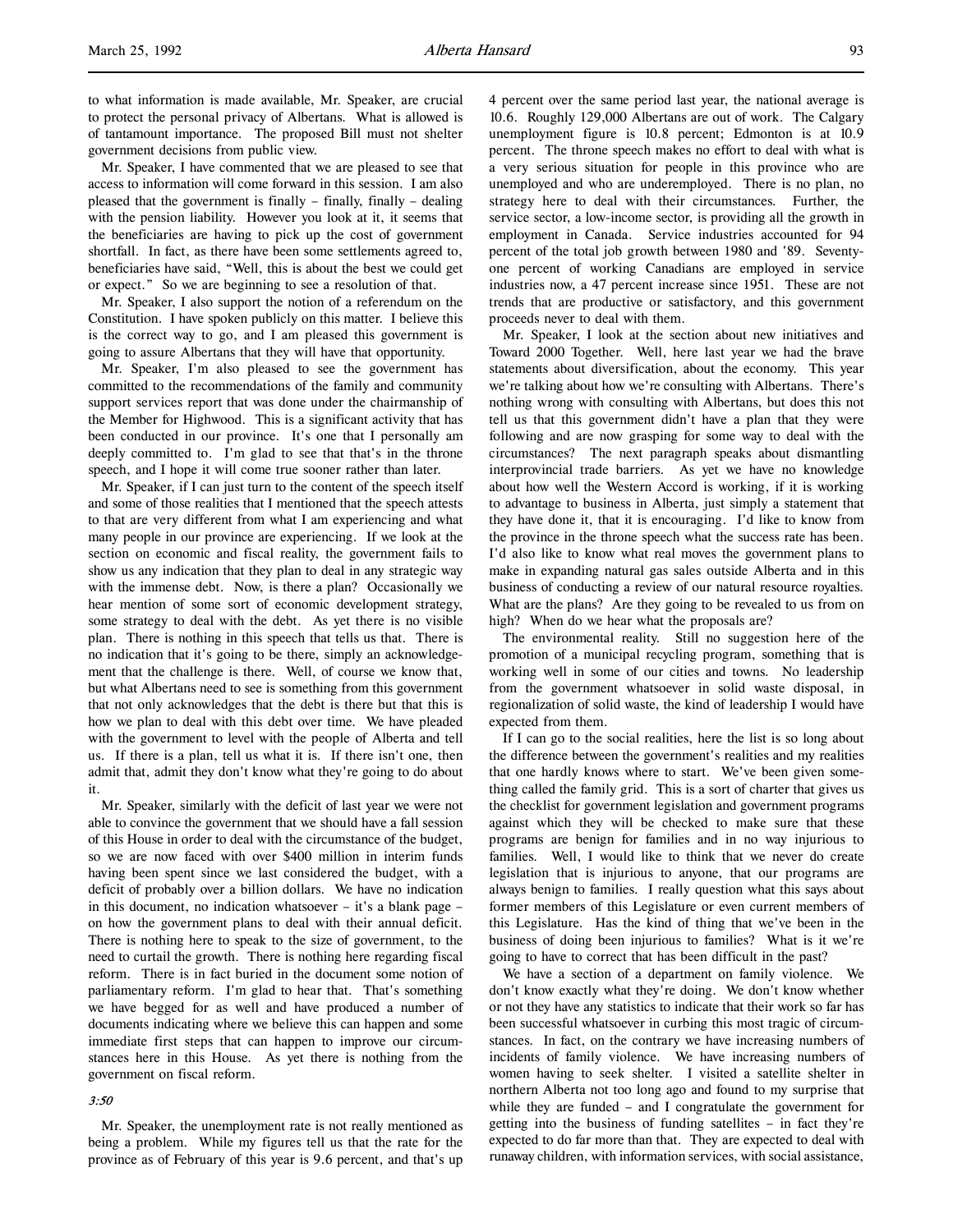We have not mentioned poverty in the throne speech, the very difficult circumstances that many, many families are living in. The statistics on children are frightening. It's estimated that 400,000 Albertans live below the poverty line – 28,000 of those are working people who are earning the minimum wage – that one in every six Alberta children is living in poverty, and this in a province that prides itself on being able to care for our poor people and those who for whatever reason are not able to earn sufficient income. The Edmonton food bank use is up 32 and a half percent over the same time last year. Calgary food bank numbers show that 5,571 people have had to rely on food banks, and 49 percent of those were children. This is not, to me, an acceptable situation, and I don't believe it's acceptable to the people of Alberta to allow this to continue. The minimum wage was increased last year to \$5 an hour, but it's done very little to help people who are struggling to survive on low wages. At the new wage, Mr. Speaker, a single person would have to work 57 hours to reach the poverty line; a single parent with two children would need to work 98 hours a week to earn enough to come up to the poverty line: outrageous statistics, something that we cannot allow to continue, yet no mention of it in this so-called Speech from the Throne that is going to direct our activities for the next year.

Mr. Speaker, the circumstances with foster parents have come to our attention in rather grim fashion. The minister, to his credit, has announced two studies, one by the Ombudsman and one by the Children's Advocate. We look forward to these studies, but I would remind members of this House that we have had many studies. We have had studies done over many years that are still collecting dust on shelves, back to the 1970s. We know what needs to be done. The Foster Parent Association knows what needs to be done. I'm sure there are many good workers in the minister's department that know what needs to be done. As yet no action and we're doing two more studies. Well, I hope this time we'll not only get the studies but we'll get some action.

#### 4:00

Mr. Speaker, I'm concerned about some recent developments with the Children's Advocate. Again, no mention in the speech about how well that's working, whether that position is, in fact, protecting children in the province. It appears that when the advocate did attempt to begin some inquiries, these were not followed through and the support was not there from the minister.

Mr. Speaker, last year at this time the Minister of Family and Social Services announced a new program of social assistance called supports for independence. That's a good title, and in theory that's a very good idea. To my knowledge there has been no study done. There is no indication at this point in time whether it's working. On the contrary, we see special warrants to the tune of over \$150 million that have had to provide more support for this department because more people need social assistance, not fewer. Is supports for independence working? Are people getting jobs? I doubt it. I don't think that program has produced the results or the effect that it was promised to produce, and I think it needs serious examination. I regret to say that I don't believe that kind of analysis was ever built into the program to begin with, so we probably never will know. There are problems with handicapped children, with getting support for them for out of school, for handicapped children running into problems with home care where they are having to be kept in hospital as opposed to in their home because of arbitrary limits on the amounts.

I've already spoken, Mr. Speaker, about my pleasure to see the response to the FCSS study, and I hope that will come true.

The department reorganization and the continual decentralization, I believe, is not a good plan. I have seen nothing yet that has convinced me that we will have a more efficient system that will get more help to the people who most desperately need it.

Day cares: as yet no indicators as to the need for parents to see the results of monitoring of day cares and to build that into our regulations.

Seniors: well, we know that in spite of what's being said here that the cutbacks are still in effect and that seniors are suffering.

A year or so ago social workers went out on strike because of caseloads. Caseloads have not gone down accordingly.

Mr. Speaker, last week we had a rally of students protesting the circumstances around student loans and their capacity to get into postsecondary educational institutions in the province, but here we have simply a statement that says, "My government will respond to the changing educational realities."

Mr. Speaker, all of these tell me that the throne speech, lacking in substance, is also not providing for Albertans the kind of change or difference that we have a right to expect from this government and is certainly not dealing with the kinds of realities that Albertans are experiencing. It does not deal with the economic situation. It does not deal with the debt. It does not deal with the deficit. It does not deal with unemployment. It doesn't deal with the social realities that you and I see in our constituencies every day.

It is interesting that while we talk about the realities of the province, the one reality that is missing is the political reality. That section is conveniently absent in this report. It isn't there. It doesn't tell us that Albertans are fed up. It doesn't tell us that Albertans believe they want a government that will respond to their needs and will, in fact, consult them when dramatic changes are going to be made that affect their lives. Mr. Speaker, the political reality is one that I think we all as members of this House need to deal with. The political reality is that people in Alberta are uncertain. They are facing very uncertain times, and they are very fearful. The political reality is that they want to see some leadership, and the unfortunate reality is that this throne speech does not give it to them and is sadly lacking. I regret that. I am disappointed. I would have hoped for more from this government in this year of great difficulty for Albertans.

MR. DEPUTY SPEAKER: The hon. Member for Redwater-Andrew.

MR. ZARUSKY: Thank you, Mr. Speaker. It's an honour to rise today in reply to the Speech from the Throne, which was so diligently delivered by His Honour the Lieutenant Governor. Congratulations to him. I also want to congratulate the mover, the hon. Member for Rocky Mountain House, and the seconder, the hon. Member for Highwood, who also expressed support for this great Speech from the Throne, this government's direction for the future of this great province. I also want to congratulate the Speaker and the Deputy Speaker on the grand job they're doing in their capacity as referees, I guess you call it, of the House. They've got a difficult job and do it diligently, so congratulations to you.

Mr. Speaker, as you can see, this speech is one that everybody can understand and read and know the direction that government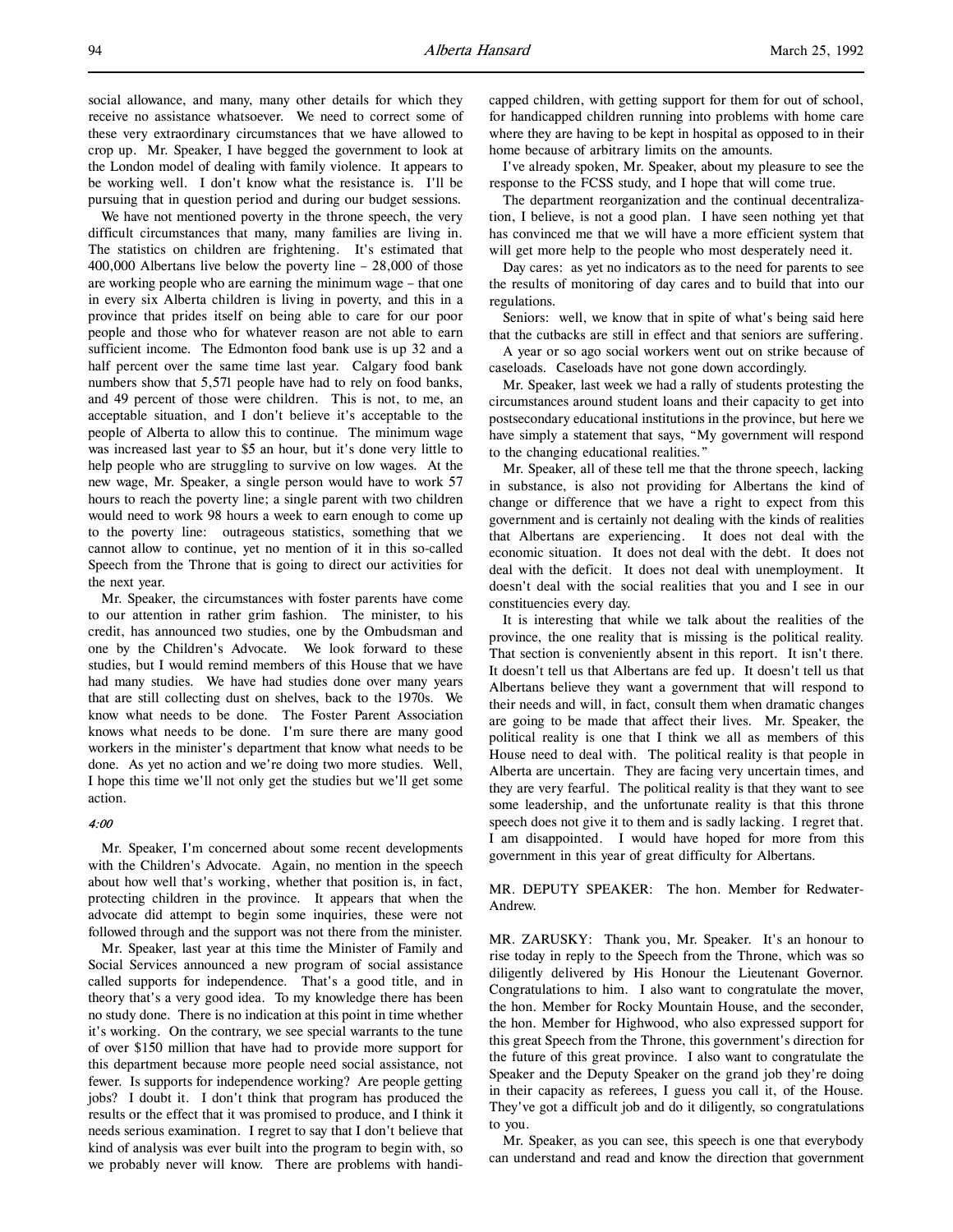has to take in this province in this decade and beyond the year 2000. Everybody in this province knows, and I hope the opposition do too, that Albertans are ready to face the challenges of a changing province, a changing country, and also a changing world. Changes are happening all over, and I think it's very important that people understand that.

MR. McINNIS: Call the election now.

MR. ZARUSKY: The hon. Member for Edmonton-Jasper Place wants an election. Well, let me tell you, you'd be wiped out if we had an election now. I think every member on this side is ready for an election any day.

Mr. Speaker, as I was saying, on the challenges facing Albertans the economy and jobs are naturally the priority of this government and also all Albertans. All the things this government has done naturally favour Albertans and their future, because without a future I don't think we'd need a government. Since 1971 this has been the challenge and the direction of this party and this government and very well accepted by Albertans.

Mr. Speaker, I want to just mention a few things about the Redwater-Andrew constituency. It's a constituency that's very diverse in both agriculture and government services and also the energy sector. As many other areas, it has its ups and downs in the economy and also in the way things happen. Unfortunately, agriculture in some areas is not faring as it should, especially in the grain sector. Fortunately, the Redwater-Andrew constituency is a predominately mixed farming area and farmers are getting the benefits of raising some livestock to feed some of their grain. As far as the grain sector goes, and many others, this government has, along with some federal government programs, I think looked after the farmers in the constituency the best possible with the GRIP program, the NISA program, many of the red meat stability programs, the fertilizer program, the fuel program, and the Crow offset program. I can keep going on and on, as everybody in this House and also in the Redwater-Andrew constituency knows.

#### 4:10

Also, I guess the petroleum industry has seen some ups and downs. We've got some oil fields that are still producing – some a bit older in the Redwater area but still trying to get the resources out of the ground through some enhanced oil recovery – and creating jobs. I can tell you there are still jobs in the area. People are working, some off farm and others living in towns, and they're all making a decent living. Also some industry: the large Esso fertilizer plant which is, I believe, now working to capacity in the Redwater area and shipping fertilizer not only for the local market but all over the world, because as other countries open up, the demand is there for fertilizer. We've also had some opportunity for a few new industries in the southwest part of the constituency in the county of Lamont – some sodium chlorate plants for the bleaching process for our pulp mills that are working in this province with the diversity of the forestry industry – and the large Dow Chemical expansion in the county of Strathcona.

As you get farther east, I guess that's where some of the problems came this summer and fall with the dry weather, some dry areas. Mr. Speaker, I think both ministers of Agriculture were very willing to meet with the constituents of the northeast area, Redwater-Andrew and some of the other constituencies as well as all the MLAs in the northeast area, and tried to do as best possible, but as the report came out, certain pockets of the area had decent crops and decent hay crops, some others didn't. I know it's the direction of the minister to look at these isolated individual cases. I know it's happening because some of my

constituents approached me and definitely the minister was very supportive to look at these individual cases and make sure that these people enjoy their lives on their farms and in their communities, which is so important to this province.

So basically I think the Redwater-Andrew constituency – and hopefully after the boundary changes it still will be in existence and the people will be looked after as well as they have been in the past.

Mr. Speaker, somebody in I think the NDP opposition said yesterday that there was nothing on agriculture in this budget. Well, as I've outlined, this government has a lot of programs . . .

MR. SIGURDSON: It's not the budget.

MR. ZARUSKY: Sorry. Thank you for correcting me. It's the throne speech.

Agriculture was certainly mentioned in the throne speech. When the budget comes, you'll have your opportunity to see the great stuff done for agriculture.

Anyway, Mr. Speaker, as we go on here, agriculture is definitely the top priority of this government. It always has been, and as I've outlined, some of the programs that are in existence for my constituents of Redwater-Andrew indeed are there for the whole province of Alberta. I think we're going to see many changes in agriculture also as time goes on. As the world is changing, definitely production patterns for grain all over the world will change, and maybe our country will have to look at different ways of using grain. That's where our government's directions I think outlined in the throne speech and many other places will follow with a change in the transportation method, a change in the use of our grain with promoting secondary industries relative to grain. I think that's going to have to happen, and I can tell you that many Alberta farmers are looking at this. They are changing to other methods of farming. They're including something else in their farming. Many areas are looking at something completely diverse from what their parents or grandparents have been doing.

I can tell you that these young farmers are really energetic and looking at ways of farming and telling me: "Without government subsidies." This is the way they want to do it. I know firsthand because I can tell you, Mr. Speaker, that my son is very involved in the family farm right now. He's looking at making a go of it, and I know he will, because he's one of those that's looking at diversifying the farm into many different areas of agriculture. Certainly I can tell you my son definitely does not attend any agricultural rallies or anything because he's out there working and making sure that he makes it on his own. I congratulate him and many of his friends in the area and many young farmers in Alberta for the direction they're taking.

Mr. Speaker, another area I guess that's very close to our hearts in this government and with Albertans is the topic of privatization and letting the private sector do it. As I've said before – I've said it publicly, I've said it everywhere, and I'll say it here once more – good government business is for government to stay out of business. I think that's what all Albertans agree with. Government should be involved in maybe some regulations, a few laws, but not running any businesses. The leader of the NDP opposition was ranting and raving today saying that Telus or AGT has made a profit. Is "profit" a bad word in this province? That's what the private sector is all about. That's what people want. They want to make a profit. But these people don't understand that. I guess this is why we have to explain it to them step by step, and I guess as this session goes on you will hear it all.

Mr. Speaker, as I said, privatization is something that built this country. The pioneers of this country are the ones that built it.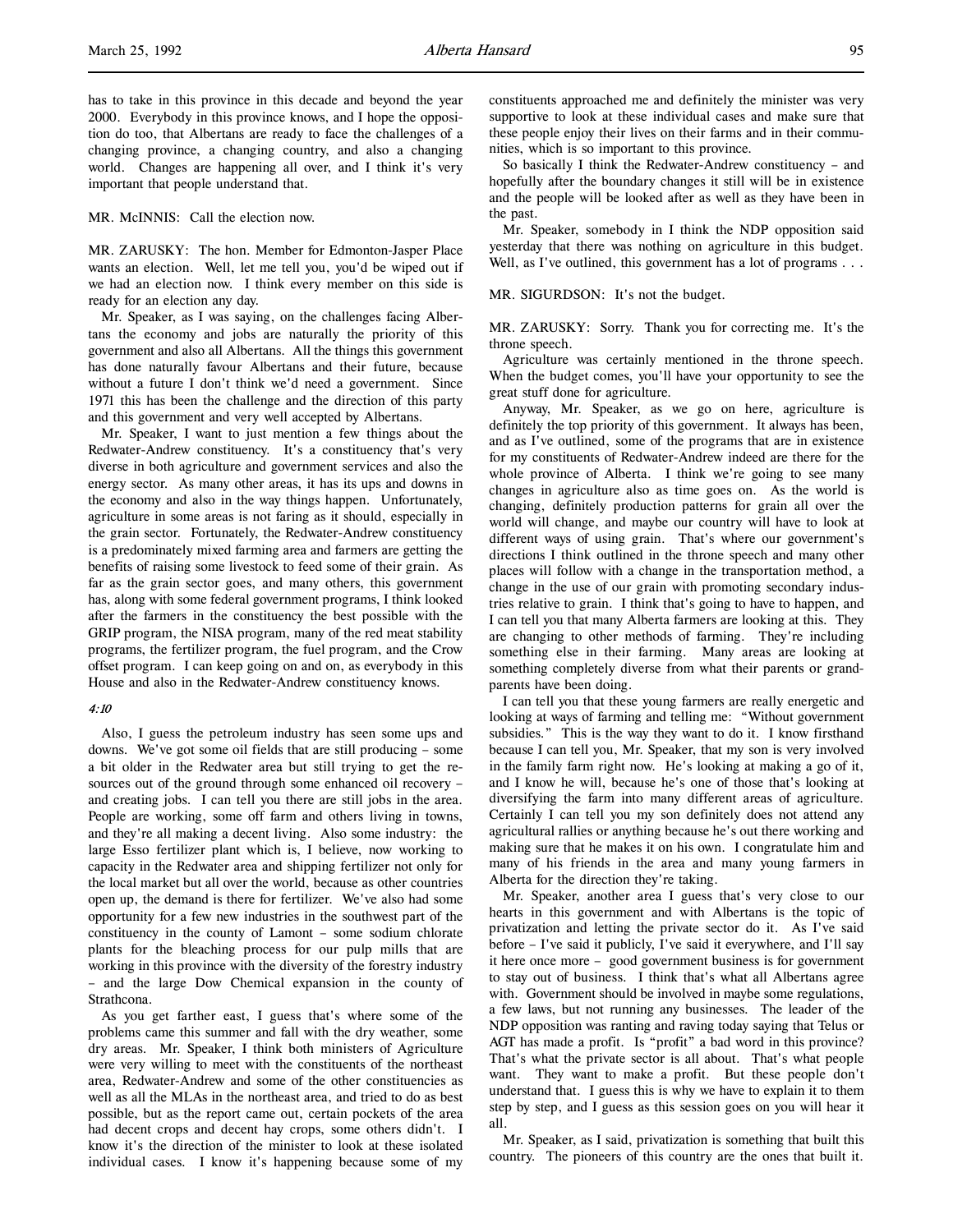When my grandfather came to this country, there was no such thing as health care; there were no social programs. He was put out there on the farm, and he did it. He worked hard, along with every other Albertan, through their sweat, and you know what? This is why we have it easier now. This is why it's much easier in this province now: because these people worked. They knew what work was, and they were willing to put in a day's work.

MR. SIGURDSON: Free land.

MR. ZARUSKY: There's still land available. [interjection]

#### MR. DEPUTY SPEAKER: Order please.

MR. ZARUSKY: Anyway, as governments went on, naturally the private sector worked and created jobs and is going to create jobs. Myself, I can tell you, Mr. Speaker, when chairing a task force on privatization, it makes me feel good when I meet with the private sector on the things they want to see government doing: giving them freedom, deregulating, cutting government bureaucracy down. There are many things that come out. I think we're on track, and we definitely will do it. When the opposition and others speak about losses in maybe one fraction of a percent of government entities, maybe if the private sector had been running this, they would have made it or would have got out of it before the losses occurred. So you can see, then, in business things happen very quickly, and things are corrected quicker, or somebody else takes over.

Even right now, Mr. Speaker, I know the unions want to work with government on privatization; they want to be involved. They are involved. They are asking us to make sure that they're involved in the way privatization is done. These people that are in the Union of Public Employees or others, they're not afraid who takes over or who runs it. They're capable people, all of them, and they know that they can do a job. This is what we're hearing; this is what's coming out.

## 4:20

Mr. Speaker, as we go on, somebody said that government does not consult, does not go out there and listen to Albertans and get their input. Let me tell you, the public meetings on Toward 2000 are a perfect public consultation process. I think some of these are ending tomorrow and Friday right here in Edmonton. Then in the latter part of May the Premier is going to be chairing the final session on Toward 2000 and putting together what Albertans have said they want this province as in this decade and beyond. That's public consultation. That's not hiding anything; it's bringing it out there and showing the people it can be done.

Mr. Speaker, as we go on, I guess one other thing is very relevant and important in this Speech from the Throne, and that's our celebration this year, Canada 125. I think it's very important that we recognize this in this province also and help all Canadians and ourselves celebrate this historic and important occasion. I hope we can get some decent resolution to the constitutional problems. I know that our Premier and our Deputy Premier are certainly working at this. They're not going to let Albertans down on constitutional talks. Alberta is going to have its say in what happens in this new Canada and Alberta as a province and let our people in this province have the same rights as everybody else.

This leads me on to another very important area which I also have the opportunity to be involved in as chairman of the Multiculturalism Commission. Lately that's been a topic for discussion here, and the minister has handled it very diligently. Mr. Speaker, multiculturalism is an area that's very important to

this whole province and to this country because, whether we know it or not, over a million Albertans are of origin other than English and French. So you can see that it's a diverse province, and that's what this province was built on. This is what we've stressed, and I guess I can repeat here that this government's support for multiculturalism is definitely one of the best in Canada and maybe the world. We've got a Minister of Culture and Multiculturalism; we've got a Multiculturalism Commission which is always chaired by an MLA. We've got a Multiculturalism Advisory Council which is chaired by the vice-chairman of the Multiculturalism Commission, and we've got a Multiculturalism Act, which was amended in 1990. If that's not support for multiculturalism, then I don't know what is, and I don't think we need any more motions anyplace in the Legislature because this is the government's commitment to multiculturalism. The feedback is very positive. I hear it every day. I'm about in the province in all areas all of the time, and it's very supportive.

Mr. Speaker, I guess we should mention at this time another historic occasion that took place. It started in 1991 and is ending in 1992, and that's that centennial of the first Ukrainian settlers to this province. I'll just mention a bit of how it went, and I can tell you it was very successful. I was very fortunate that the first settlers that came to this province from the then Austro-Hungarian empire settled in the Redwater-Andrew constituency in the Lamont-Star area. To me it was a very historic occasion, being the MLA and the chairman of the Alberta Multiculturalism Commission and also of that origin. This government's commitment to that centennial, I think, was one of the best in Canada because the Canadian opening took place right here in Edmonton, Alberta and in northeastern Alberta. At this occasion we had the Premier attend. We had the Deputy Premier attend. We had the Minister of Culture and Multiculturalism and many other members of the PC government.

It's unfortunate, Mr. Speaker, let me tell you. People who are bringing motions in now – the leader of the Liberal Party did not attend one function. No Liberal member attended. They weren't there. The Ukrainian community, I think, was very disappointed in this. The same thing with the leader of the NDP. He never attended, never acknowledged these people. I don't know why they would be bringing motions in at this point, all of a sudden, saying that multiculturalism is so important to them. It's just a few people that . . . [interjection] He was in attendance where 4,000 people attended, at the Ukrainian Village. I think that should be recognized. Some things the opposition do not want to hear: you know, the good this government is doing. That's what's in here. It's the good this government is doing and is going to do.

I guess there was some mention of seniors. I wouldn't take too long on seniors, but our seniors are to be recognized because many of them worked hard to bring us to where we are today with our different health programs and other things. This government did recognize them, starting way back in 1971, and came in with all sorts of programs for seniors. I can tell you, Mr. Speaker, I know that the seniors of Redwater-Andrew as well as many in the province are very satisfied with our government programs. Maybe some have experienced some hardships, but if they would go to their member of the Legislature, I'm sure these individual few cases would certainly be looked after because I know our ministers are very responsive to this.

Mr. Speaker, let me just touch a little more on seniors. Just last spring I had the opportunity to attend a wedding in British Columbia – it was more a family and friend thing – and many seniors were in attendance. They knew I was a Member of the Legislative Assembly for Alberta, so many of them came to talk to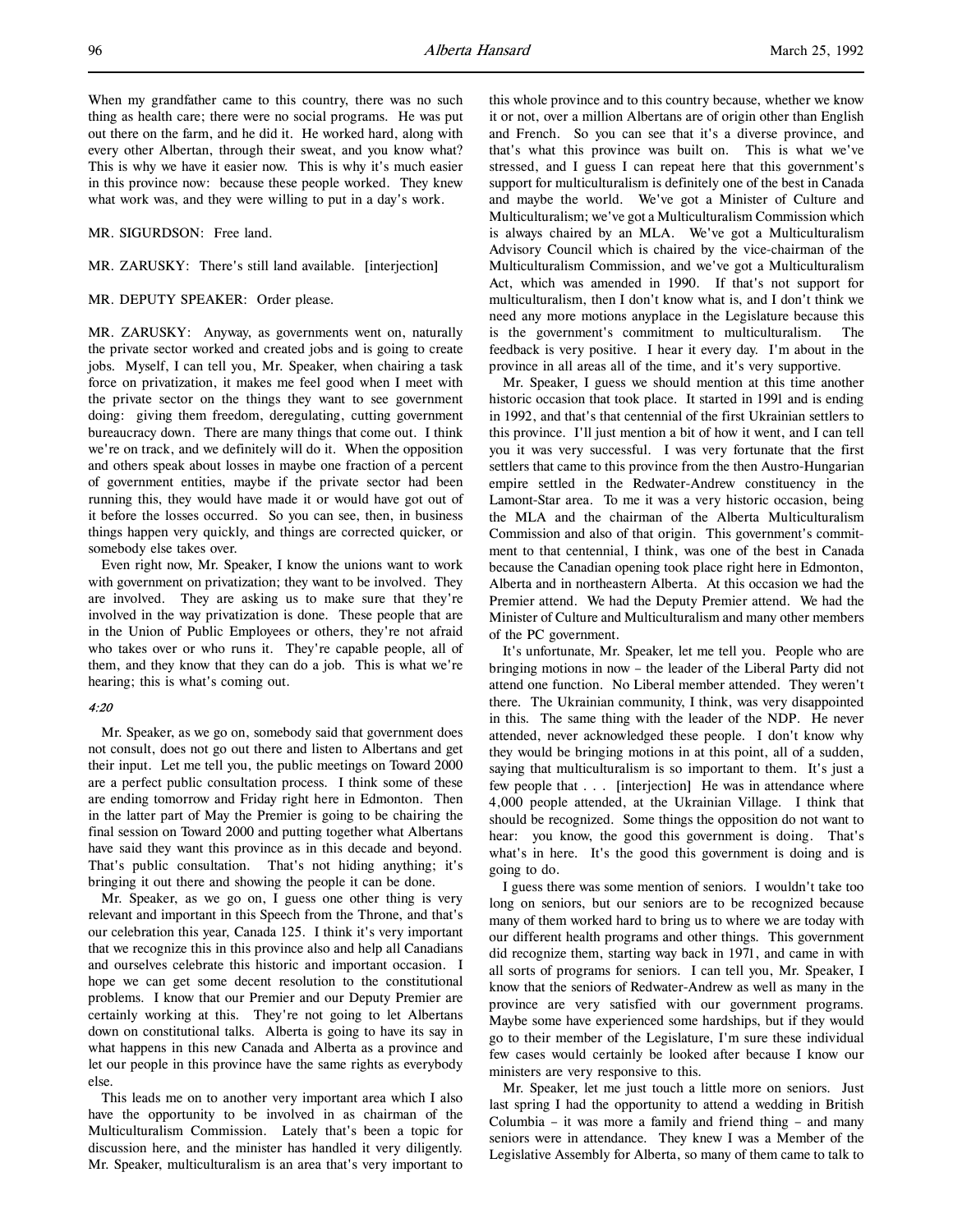Mr. Speaker, I think that sort of outlines what this government's direction is and what we are doing for the people of this province. We're elected by the people of this province, and why shouldn't we make life as good as possible for them? As I first started, I think Albertans are ready for the challenges and changes that are coming, and I think they're ready to work with their government to make sure it happens in a way where they're not going to suffer but are going to benefit for the betterment of this province. This province was built on a solid foundation, and I think that's how we should keep it.

Again, I would like everybody to just look at the Speech from the Throne once more and see that it is the direction of government. I'm sure we'll implement it as time goes on.

Thank you, Mr. Speaker.

MR. DEPUTY SPEAKER: The Member for Edmonton-Kingsway.

MR. McEACHERN: Thank you, Mr. Speaker. It's my pleasure to get up and reply to the Speech from the Throne and I suppose punch a few holes in some of the nonsense spoken in the speech and also from the members across the way when they spoke on the Speech from the Throne earlier.

The majority of my comments will be related to the newfound priority of the government, the idea of stimulating the economy. The shift from the fiscal management theme and the balanced budget theme of last year to the stimulating the economy theme of this year is a very interesting switch, and I will talk mostly about that. However, there are just a few other things I wanted to mention quickly before I get into that.

One of the things that the Speech from the Throne says is that the government has decided finally that we should have a freedom of information Act. Of course, the Premier stood up the other day in front of a camera and sort of said: well, we don't really need one; we give out all this information all the time regularly anyway. Well, I would like to ask him where the public accounts are. They've been ready since October. The Auditor General's finished with them, but the Treasurer is sitting on them. His purpose, as I said the other night in the interim supply Bill debate, is so that the people of this province will be faced with three budgets all at once: the public accounts ones for 1991, which we still haven't seen; the forecast that he will put in for this current year that we are just finishing, '91-92; and the new budget, planned expenditures for '92-93. So there will be these three budgets in front of the population and reporters all at once, and most of the world will not be sure which one we're talking about half of the time unless we very carefully specify it. Then they have to stop and reorient themselves to the different budgets to try to figure out what it really means, because of course it's easy to confuse the three of them. It's bad enough having the forecast and the budget together. That's sort of inevitable, and I accept that, but we should have had the public accounts last October.

## 4:30

We asked the Minister of Technology, Research and Telecommunications just today: where is the 1990 annual report for NovAtel? In this House last year he promised to release it shortly. He said: as soon as I've had a chance to peruse it, I will release it. I talked to him in December and said, "Where is it?" He said: oh, I'm not going to release it because, you know, there are some statement as well. If you're going to talk about NovAtel and AGT, you've got to answer the question of the previous speaker: are we against profits? Look, AGT was a profitable company owned by the taxpayers of this province. It was a \$3 billion company. It was doing fine until the government decided to privatize it. All of a sudden a few shareholders are making a fortune out of it because we held a fire sale. He's trying to say we got \$500 million out of it. We got \$500 million of it back into the heritage trust fund, when in fact we had a billion and a half in debentures in AGT when we were elected in 1986, and they were good debentures that paid interest every year. The interest payments were made, and it was a good investment. It was a good company, and it was serving Albertans well. This government sold it off so a few private people could make a fortune out of a fire sale . . .

#### AN HON. MEMBER: A few?

MR. McEACHERN: Yes, a few. A hundred thousand or so. Compared to the 2 and a half million in the province, most of whom couldn't afford to buy any, it was a few.

. . . and left the taxpayers holding the bag with the dog NovAtel, the high-tech, high-risk company. We've got about \$900 million invested in that. We don't know how much of it we're going to see, and the minister won't even release the information. No, this side of the House is not against profits, but we're for seeing to it that the people of Alberta are well looked after, all of the people of Alberta, not just a few friends of the government.

There are other reports that we don't have. The Softco report is a perennial one. Every year I have to put a motion on the Order Paper asking for the annual statements. Last year when the Treasurer finally gave us the report for the last year, we were 27 months behind to know anything about what was going on with Softco. When he released the statement, we were then only 15 months behind. I suppose we'll go through the same song and dance this year. At this stage we're just two years behind. It's totally ridiculous. We talk about a freedom of information Bill. I wonder how much teeth it will have in it.

#### [Mr. Jonson in the Chair]

I wanted to get back to the government's deathbed conversion from talking about fiscal responsibilities to deciding that in fact we do have a recession in this province and that we should do something about it to stimulate the economy. I agree. We've been saying that for nearly two years. This country has been in a recession for two years; Alberta has been in a recession. The Treasurer spoke some kind of nonsense last year in his speech from the throne that Alberta was going to grow this year, that we're just finishing at three times the rate of the United States. Well, three times zero is still zero, I guess. But the United States has started to grow, and we're still not. This country does need some help, and I hope that the Premiers and the Prime Minister can come to some agreement to start moving the economy along a little bit.

I wanted to go back to just see how bad this fiscal situation is that the Premier is trying to avoid. The fact of the matter is that it isn't that the Premier has suddenly discovered he's got to help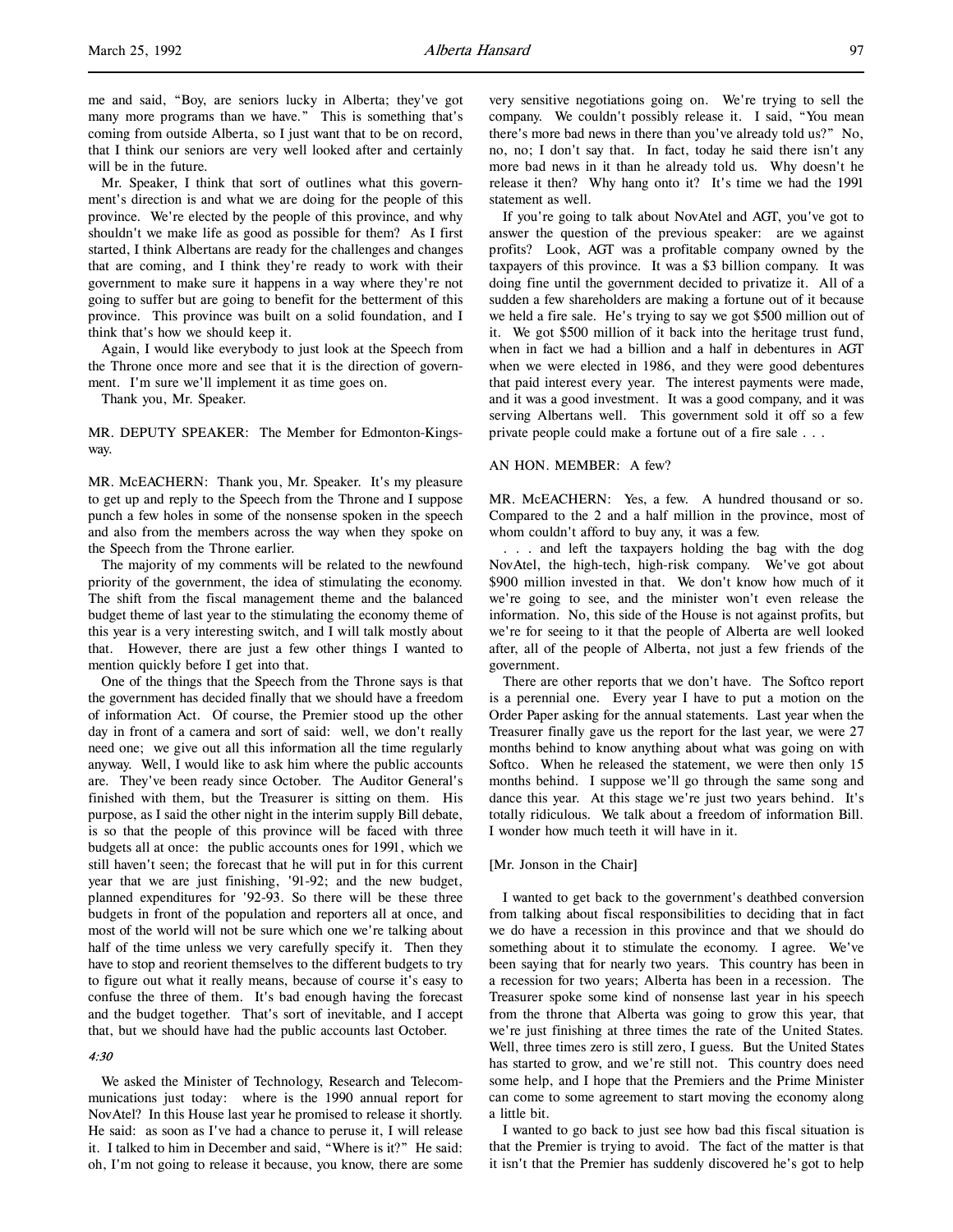Albertans. I mean, he wants a good excuse to talk about that because election time is coming again, and I'm sure that it's natural rhetoric for this stage of election timing in this province. But the most important fact is that he doesn't want to focus on the fact that they didn't achieve their balanced budget in this fiscal year we're just finishing. That's why we've suddenly got this switch to stimulating the economy.

I want to just look at how bad that deficit really is. I gave some of the facts and figures in the debate the other day on the interim supply Bills. [interjection] Yeah, there's a few more. I didn't finish the job. I just thought I'd lay out some. I'll run over them fairly quickly.

I want to look at this particular fiscal year that we're just finishing, the 1991-92 budget. The Treasurer said he had a \$33 million surplus in his budget part. Now, we all know, and the Treasurer admitted, that that didn't include the Capital Fund, where there was some \$215 million in expenditures for which there were no compensating revenues. It did not include the \$110 million in the heritage trust fund expenditures. There was an over \$300,000 deficit even as the Treasurer brought in all his books, so for him to sort of brag at great length that we had a \$33 million surplus was a bit misleading. Now, when the Auditor General gets finished with the books, he'll take those three figures and put them together, plus he'll throw in a few provincial agencies and a few commercial enterprises that the government's involved in. The numbers will be adjusted a little bit more, usually a little more upward from those three figures just added together, to get each year what is called the consolidated deficit of the province.

I just want to go through what those deficits have been each year for the last few years. Starting in 1986-87, the year that we were all elected, the year that the present Premier took over and Dick Johnston, the Treasurer, took over, the consolidated debt of this province was \$4 billion. That was the year that oil prices collapsed. The next year, in 1987-88, in spite of the fact that the Treasurer collected a lot of extra taxes that year, as I explained the other day, the deficit was \$1.4 billion; the consolidated deficit was \$1.4 billion.

AN HON. MEMBER: Where are you getting these from?

MR. McEACHERN: These are from the public accounts. You could look them up yourself, if you want.

AN HON. MEMBER: I thought you were talking about Ontario.

MR. McEACHERN: I'll come to that.

In 1988-89 the consolidated debt was \$2 billion. In '89-90 it was \$2.3 billion, and in 1991, which we don't have the public accounts for – there's no excuse for not having them; we've had to guess as best we could – I was rather generous and suggested that it might only be \$1.7 billion. I'm betting it's going to be closer to \$2 billion, but I'll use the figure \$1.7 billion for the moment. In 1991-92, this year we are just finishing, the Official Opposition has documented why the consolidated debt will be \$2.55 billion.

There's really no escaping these numbers. For one thing, the Treasurer in his claim that he had a \$33 million surplus in his budget, the budget part of his address last year, was just kidding us. He really didn't mean it. There were several places where he was \$200 million out, purposely so. He had no good reason to put those figures in. He just wanted to get a balanced budget so he could take it to the convention and have a little political hoopla and say oh, what a wonderful job he's doing. The fact of the matter is that anybody who had followed the books for a few years

could take a cursory glance at the budget last year, as we did immediately when it came in, and say that there is a billion to a billion and a half dollar deficit built into this budget but the Treasurer has just doctored the books to make it look like it will be a balanced budget.

The year, unfortunately, has turned out to be a bad one. The economy has suffered most of the year, and the deficit is going to be probably \$1 billion higher than that. Depending on if you take just the budget itself, our estimate is that the budget deficit will be \$2.17 billion, and when you throw in the Capital Fund and the heritage trust fund expenditures plus a few other commercial enterprises, provincial agencies, and so on that the Auditor General throws into the works, the consolidated deficit for 1991- 92 will be \$2.55 billion. There's really no escaping those numbers.

I'll go through a few of the calculations and estimates that we've come up with in watching what's happened this year. In terms of revenues, we estimate just on the Treasurer's budget that he has overestimated a number of things, natural gas royalties by \$409 million. These figures were updated as of March 12 with the latest information we have in. He's overestimated crude oil royalties by \$240 million, oil and gas rights sales will be down \$313 million from what he said, corporate taxes are down at least \$200 million, and heritage fund transfers will be down \$155 million. That's \$1.32 billion less than what the Treasurer estimated in that area alone.

## 4:40

Borrowing costs will be \$100 million higher than he said, and I want to take a little bit of time on the way the government borrows quite a lot of money. Last year you'll remember how we made mock of the Treasurer when he brought in a Bill asking to borrow an extra \$2 billion. He wanted to raise the borrowing power from \$11.5 billion to \$13.5 billion, yet he said he had a balanced budget. We were saying, "Well, you know, you don't need \$2 billion more if you have a balanced budget." He said: No, we need some interim funding to turn over some of these debts. They're ongoing and we have to pay some out. We need more money to pay them out; it's just a timing problem. Well, let me say that the budget book from last year shows that as of December 31, 1990, we had borrowed in long-term debt \$9.98 billion; in other words, \$10 billion.

In 1991 the Treasurer borrowed three and a half billion dollars, so we're pushing every cent of his borrowing power. We've borrowed all the borrowing power that he is allowed. I'm sure that he doesn't have any margins left over or any room to manoeuvre or is not going to turn any of it back to anybody. He has needed every cent of it. In fact, when you add up these figures I was going through for the yearly deficits, you find that the debt at March 31, 1992, will be \$13.9 billion. Since I've been a little generous on 1990-91, you can say to all intents and purposes a \$14 billion debt at the end of this month for the province of Alberta.

Now, we do have a heritage trust fund, which a professor at the university – I've forgotten his name, and I apologize to him; he deserves to have it mentioned for having done the work – suggested that the heritage trust fund was worth about \$9.3 billion. The Treasurer puts a \$12 billion figure on it. It probably is around \$9 billion or \$10 billion in actual worth.

Of course, those figures also don't include the unfunded pension liability, and I want to take a few minutes on that. I could not believe the gall of the Treasurer last July when he started talking about pensions. He finally decided he was going to have to do something to deal with the unfunded pension liability. He came up with a plan of how everybody was going to put more money in,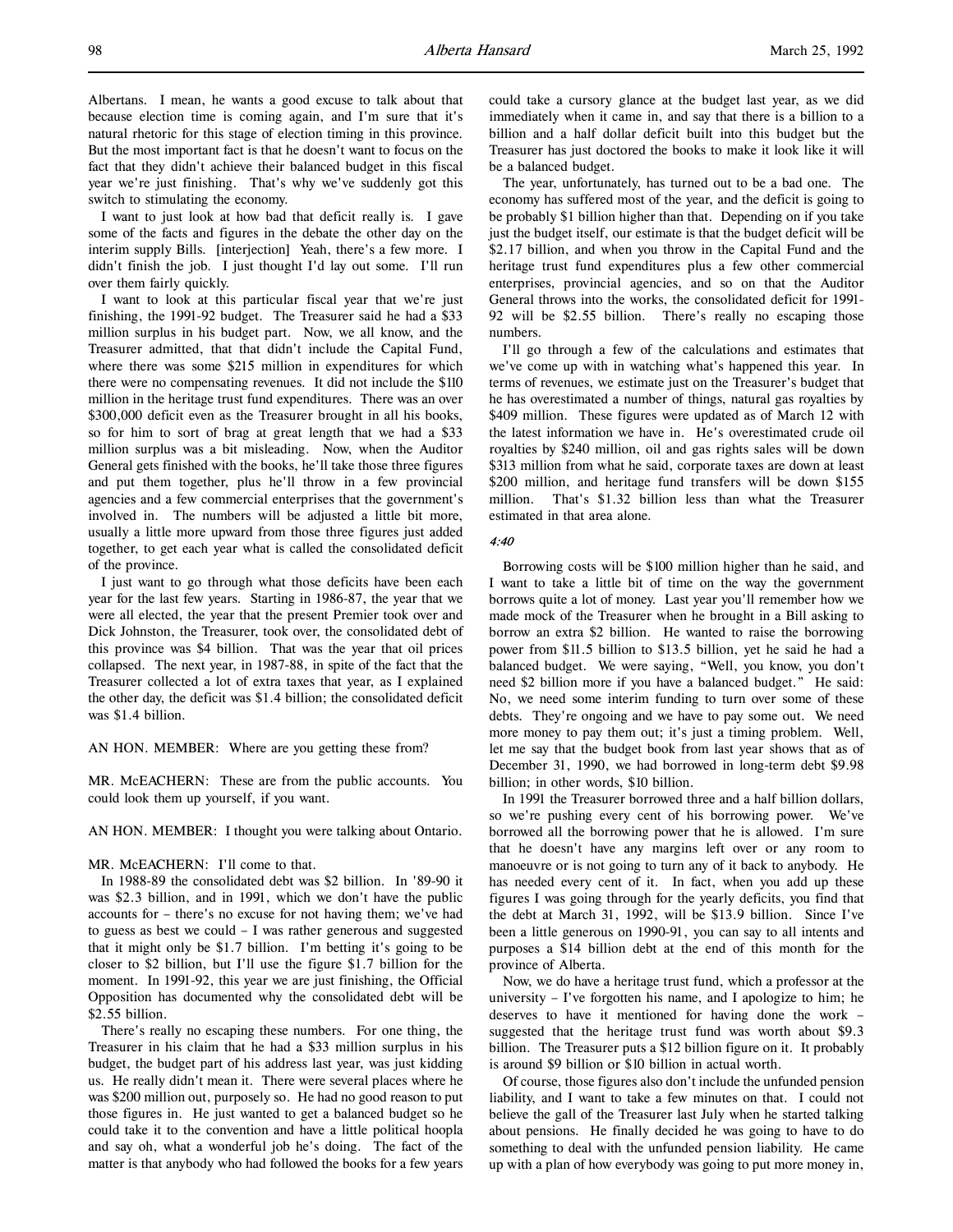and he was going to try to shove that down the throats of the various pension groups. As it turned out, of course, they rebelled. He's had to back off and come back again with a different plan, and he has had some success in getting a couple of the unions to agree to some plans he has now.

What really appalled me in July was when he came out and said that the unfunded pension liability was \$3.4 billion. Now, if ever anybody was playing with figures or mucking people around or telling untruths to the world, it was that figure. What the Treasurer was doing was quoting the last hard figure we have from the adjusters who look at the fund every three or five years; I'm not quite sure which. The last figures they had were for 1988, and that figure for all the pensions except the teachers' pension was \$3.4 billion at March 31, 1988. That's the figure he chose to use. So there we were in July of '91, and he was ignoring all the things that had happened since then.

Now, the Auditor General doesn't do that. In spite of the fact that the Treasurer won't let the Auditor General put the unfunded liability into the books, the Auditor General does insist on at least putting in a footnote explaining what's going on. Based on that 1988 figure from the accountants that had taken a really good look at the fund at that stage, each March 31 the Auditor General then projects how much more it probably is. I'm sure the Auditor General is a very competent person and gets competent people to help him, and his estimates should be considered. The last figure we have, of course, because the last public accounts we have is for March 31, 1990 – the Auditor General said that that \$3.4 billion had grown to \$5.7 billion. Yet here was the Treasurer, a year and some months later, still trying to claim he could use the \$3.4 billion figure and not the one the Auditor General had put in of \$5.7 billion.

Now, the Auditor General's figure at March 31, 1990, was \$5.7 billion for those public pensions, not including the teachers. He also in the same footnote said that the teachers' unfunded liability was \$3.3 billion at that stage. Now, that's \$9 billion at March 31, 1990.

It is now almost two years since then, and anybody projecting from what happened in those years – and you can look back even further into the '80s if you like and watch the growth of the unfunded pension liability – would know that the present unfunded pension liability has to be in the neighbourhood of \$11 billion. It must have been at least \$10 billion or over when the Treasurer was speaking in July of last year, yet he was proposing a plan based on a \$3.4 billion unfunded pension liability. Anybody else that could read that footnote would know that we were over \$10 billion, heading for \$11 billion. I find that just scandalous, Mr. Speaker, that the Treasurer can't do better than that when it comes to explaining what's going on with the books in this province. Boy, do we need a freedom of information Bill and one that puts things up to date.

Now, somebody had the gall to ask me what's happening in Ontario. I'm not going to spend a lot of time on it, but there are a couple of really encouraging things. One is simply that the figures quoted by the Member for Edmonton-Meadowlark the other day – what a lot of gall he has. He stood up and started beating up on Ontario for their deficit. It was their first budget. They'd only been elected in October, and they brought in a budget in February, so obviously what was happening in that budget was the result of what had gone on in the previous years. The fact is that we had a Liberal government in Ontario for some six years that presided over a boom in Ontario of unprecedented proportions and blew it. At the end of the time, they handed on to the new government something like an \$8 billion problem. In fact, things have turned out to be even worse, and it's going to be in the

neighbourhood of \$13 billion. That's not a secret. The Ontario government isn't going around trying to hide. What they're saying is, "Look, we've got a lot of problems."

You know how they're going to make their next budget? With some public input. They have put out a 44-page document detailing the problems of last year, the problems of this year, and what they expect to happen next year. It's out there for the whole world to look at and talk about and give them advice on what should be done with government finances. Contrast that to the budget we're going to get sometime next week or the week after, made totally in secrecy with the Treasurer talking to a few colleagues perhaps and, I don't know, a few business groups around town and everybody being sworn to secrecy. Nobody knows what's going on except that we know we're being conned.

The deficit of Ontario, that \$9.7 billion deficit in their first budget that's now turned out to be a little higher, amounted to 18 percent of their expenditures that year. The Alberta government in 1986-87, when it came in, also inherited a horrendous problem, and it was not your fault. Well, it was partly. You had been in government before, although with a different Premier, and had insisted on deregulating the oil industry right at the wrong time. When oil prices plunged to \$8 American a barrel, you found yourselves short 3 and a half billion dollars in revenues from the oil industry, with a consolidated \$4 billion deficit. That \$4 billion deficit represented 31 percent of the expenditures of the province, not 34 percent as the Member for Edmonton-Meadowlark said the other day. He should at least get his facts straight and should also put the blame where it belongs.

The New Democrat government of Ontario has not been there long enough to be responsible for the mess they inherited. [interjections] No, we'll see what happens this time around. They will be very responsible, and it will be open to people to have some input into. No other Premier in the history of this country has ever done an open kind of budgeting process like Ontario is about to do, and I commend them for it. Open and honest government is what you're going to get from New Democrats right across this country in the near future.

The Treasurer, then, has a horrendous problem at this time. I can't help but conclude again, Mr. Speaker, that the reason for the Premier's conversion to the need to stimulate the economy is not that he's now started to listen to Albertans that are hurting – and there are lots of them. We've got the people on welfare that are living in poverty. We've got people on UIC that are living in poverty. We've got the working poor that are living in poverty. There must be 30 to 35 percent of the population in that category. They cannot afford to buy the goods and services that we have all the brains and ability to produce in abundance. We have the resources to produce them, but we're running a miserly, miserable economic system that rewards the rich only and impoverishes the poor. The 1980s was a decade of great prosperity in this country, yet at the end of it we had more people living in poverty than we had at the start of it. There are a lot of middle-income people struggling under the taxes they're having to pay in order to pay the welfare for those people that are struggling at the bottom end of the scale and to make up for the taxes not being paid by the people at the top end of the scale. Almost all the wealth has been concentrated in the hands of a few very wealthy people.

## 4:50

I hope the Premier is serious about his conversion to wanting to stimulate the economy, but I don't really believe for a minute that it's anything more than a cover-up for the fiscal mismanagement that has resulted in a series of . . .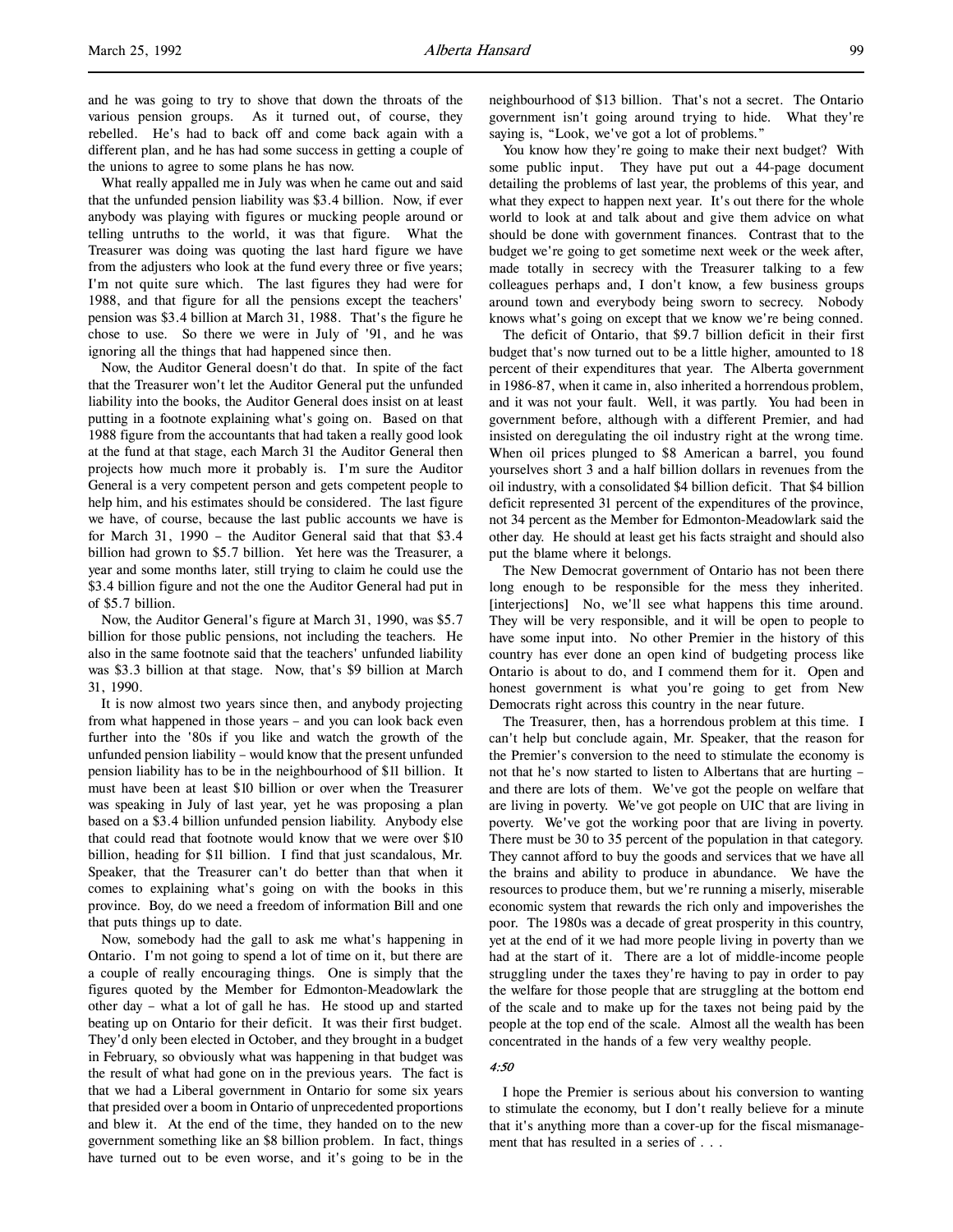# Speaker's Ruling Imputing Motives

MR. ACTING DEPUTY SPEAKER: Order please. The Chair has been listening carefully to the hon. member's remarks, and I would like to caution him with respect to those remarks with respect to imputing motives to members of the Assembly. I caution him in the use of such terms.

MR. McEACHERN: Thank you, Mr. Speaker. I'm not sure just which remark you meant, but I'll be more careful.

## Debate Continued

MR. McEACHERN: I wanted to take a few minutes on one of the things that the government has decided to do that could have some economic benefits, I hope, and that is embarking on this Toward 2000 Together program. The government is running some expensive ads on television right now telling everybody how wonderful it is. It's a little late now; the program is nearly over. I do want to make a few comments about it. It does have some merit, but it also has some problems.

One of the first things that I found rather strange was the questionnaire that the government put out in that program. They're a bunch of mushball questions, quite frankly. You know: what should be the involvement of the government in the economy? I mean, this is the government that keeps talking about private enterprise, but it interfered more in the economy than anybody I know and in all the wrong ways.

I could just go through a list of some of the companies that this government has lost money in. One of the things that's going to cause this big deficit of \$2.55 billion, the consolidated deficit for this year we're now in, is the list of companies that have gone under that this government has invested money in. The government has allowed \$151 million toward those kinds of losses for this year. If you look at some of the companies, you'll really scratch your head and wonder how they're going to keep it to that. Our suggestion is that it will probably be a couple of hundred million more than the \$151 million. Just listen to this list. Now, these are what's at stake and won't necessarily all be paid out in this fiscal year that we're just completing. Nonetheless, what we're suggesting is that the Treasurer is going to have to do a lot of careful manipulating to not have to pay more than his \$151 million. For instance, we have \$151 million in the Magnesium Company of Canada. We have a problem there. With NovAtel, a \$228.3 million problem that we know of; we don't know what happened in this last year. We don't have the books for the year before last yet, let alone last year. We know that we have probably as much as a hundred million dollar problem with Softco. Now, we won't have to pay that all out at once; nonetheless, some of it will start to come due.

By the way, against what the Treasurer said, when he took over the company in February of 1987, he said that the federal money from CDIC would take care of all the debts out of North West Trust and Heritage trust together. He set up Softco to take those bad properties, and he claimed that it was all taken care of, that the taxpayers of Alberta alone would not be responsible for any. That clearly is just not true. If you look at the last annual statement that we have, all that money has now run out, and for the last year at least, if not the last two years, we've been on Alberta taxpayers' money for the losses of those corporations.

Another one. Up to \$400 million for Alberta Mortgage and Housing Corporation, and I think our researcher was being very generous on that point. I think Alberta Mortgage and Housing has already cost at least \$700 million over the years since I've been

elected in the sorting out of the mess that this government created when they started buying incredible amounts of property all over this province in '79, '80, '81, and then we had the subsequent real estate bust. This government has been scrambling ever since to cover up the incredible losses of the taxpayers. It's probably bigger than any of the other boondoggles, probably bigger than Principal, bigger than North West Trust, bigger than NovAtel – well, that's questionable. Those two are probably on a par.

# Speaker's Ruling Parliamentary Language

MR. ACTING DEPUTY SPEAKER: Order please. I would once again caution the hon. member with respect to his terminology in the imputing of motives. I would refer him specifically, because of his recent remark regarding the word "cover-up," to 492 of Beauchesne.

MR. McEACHERN: Are you saying "cover-up" is unparliamentary? Okay. The boondoggle, the misrepresentation – I don't know what word one can use.

## Debate Continued

MR. McEACHERN: There are others: at least \$71 million for Gainers at stake; \$25 million for Alberta canola crushers. There's Alberta-Pacific Terminals, Chembiomed, Peace River Fertilizer, Emery Apparel, Northern Steel, a whole raft of others, and the Treasurer will really be magic if he can keep the actually accounted-for losses from those companies to \$151 million for the year 1991-92. Now, if he can, all that happens is that some of those losses end up in the next year and the year after, so we really haven't saved anything; we've just put off the day of reckoning a little bit.

So I'm hoping the conclusion that Toward 2000 Together comes to isn't that the government should be putting more money directly into specific companies. I believe they won't come to that conclusion, even though they have in most cases selected the people that are going to go the hearings very, very carefully, as they did to the six regional hearings, to make sure they were good supporters and people that thought the same way as the Tory party does. It seems to me that even the right wing in this province, the businesspeople I've been talking to – and I've talked to chambers of commerce and the economic developers association people and all kinds of individual businesspeople. Everybody has agreed that the one thing that the government should not do anymore is have ministers handing out money on an ad hoc basis to individual corporations, be it for the lofty goal of trying to pick a winner or trying to create jobs or trying to diversify the economy or, heaven forbid, to help out an old friend. I'm afraid that happens a little too often. Whatever the reason, most people know that it's not a good idea for the minister to hand money out of the taxpayers' coffers, if you like, straight to individual corporations. That idea has got to go.

If you must get involved in the economy, you must at least set up a program like Alberta Opportunity Company. It has its troubles, but at least it has some merit in its structure and its criteria for who it invests in, what companies can get funding. There's a semi-independent administration; how independent depends on the minister. I don't really know how independent it is, but it should be at least semi-independent from the minister. That is, he should have some responsibility to report back on it, but he shouldn't be controlling it and telling them to put money into this or that company is what I mean by semi-independent.

Toward 2000 Together, besides having a set of questions that were really mushballs, did ask a couple of good ones. There was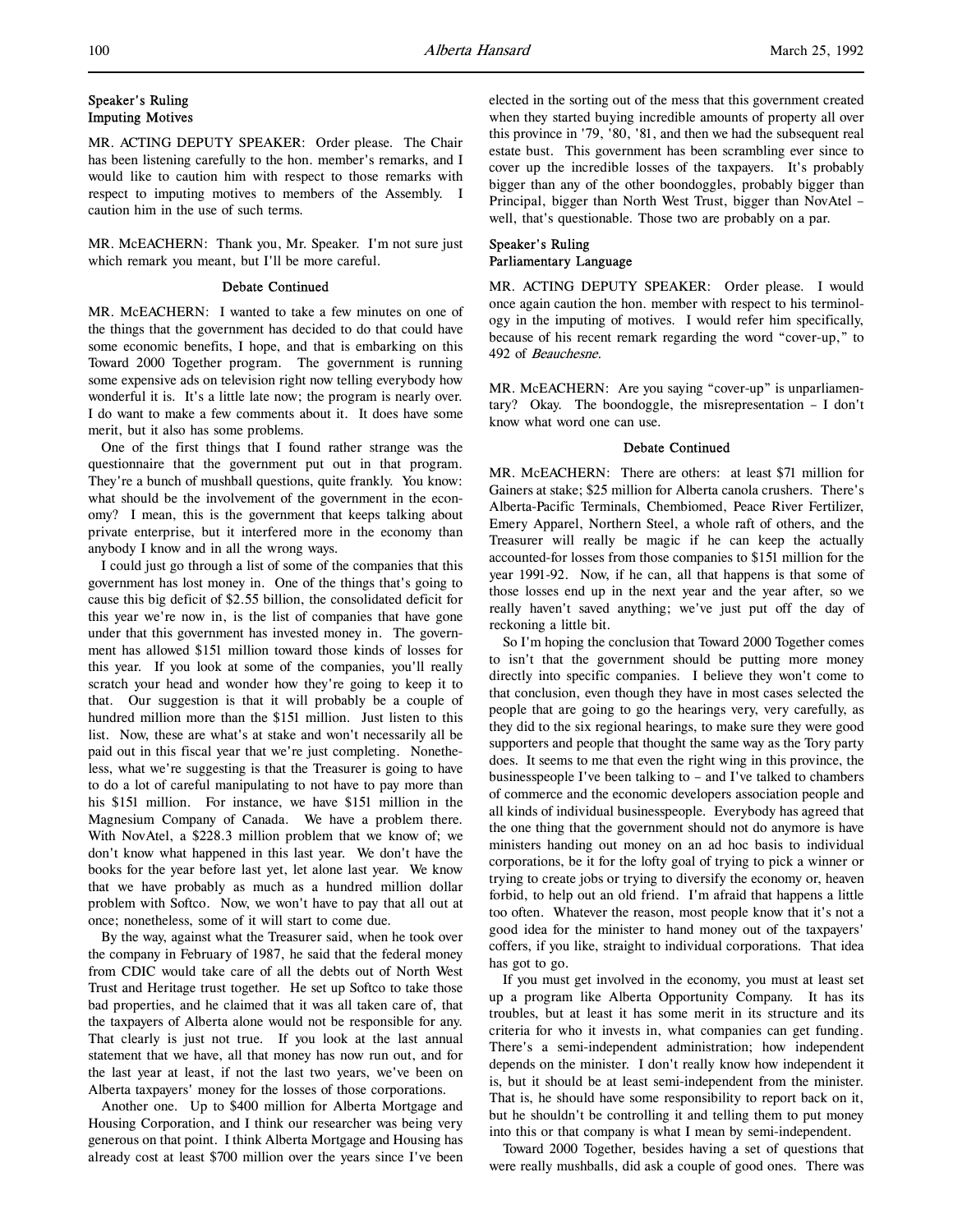one about rural Alberta that was good – what can be done to help rural Alberta? – and another one about what should be done with the heritage trust fund. In fact, our party has done some work on that. We passed a resolution at our last council suggesting that the heritage trust fund be rationalized into three different sections, the first one being a commercial investment section taking in the cash and marketable securities section . . .

[Mr. McEachern's speaking time expired]

MR. ACTING DEPUTY SPEAKER: The hon. Minister of the Environment.

MR. KLEIN: Thank you, Mr. Speaker. It's an honour and a pleasure to have this opportunity today to debate the Speech from the Throne.

At the outset, Mr. Speaker, I was somewhat amazed that the Member for Edmonton-Gold Bar would say that we are not addressing the political realities and that we're not consulting Albertans. I think we should take a moment to look at some of the realities in the throne speech and how indeed Albertans are being consulted in addressing these realities.

First of all, I think we should look at the economic reality and, very specifically, the program Toward 2000 Together. This to me represents one of the most meaningful forums of public consultation, and judging from the remarks of the hon. Member for Edmonton-Kingsway, it's quite obvious that he hasn't bothered to attend any of the meetings.

## 5:00

MR. McEACHERN: A point of privilege.

MR. KLEIN: Oh, I'm sorry.

MR. McEACHERN: We tried to, but we were told we couldn't. We asked. But we will be attending the final ...

MR. ACTING DEPUTY SPEAKER: Order. [interjection] Order please.

MR. KLEIN: Well, with respect, Mr. Speaker, there is nothing – believe me, there is nothing – to stop the NDP, the Liberals, or just ordinary citizens from attending those meetings. I allude to a comment once made by a dear and departed former colleague of ours in this Legislature and a former member of Calgary city council, who said one time, "I don't want to hear from any more aldermen at this time, just people." Really, it's not the case; you're invited. You're invited to listen. You're invited to be there and to listen and understand what Albertans are saying relative to the economic future of this province. If you're really interested, if this member is really interested, he would attend the meetings. Obviously, from his remarks, he hasn't attended the meetings.

I had the opportunity, Mr. Speaker, of attending a meeting in Medicine Hat, and I would like to give this Assembly an illustration, perhaps, of some of the comments that came forward from ordinary Albertans, committed citizens, citizens with honest concerns, citizens representing various municipalities, irrigation districts, educational institutes, and so on. Some of their remarks are very interesting, and some of them indeed are critical of the government. But I should point out that this is honest, straightforward criticism, criticism that comes from the heart, not the political rhetoric and useless kind of criticism we get from members across the way.

Let's look at some of the comments that Albertans are making relative to Alberta's economic future. Bryce Smith from the Bow Island chamber of commerce says that the Alberta government should follow the example of perhaps Manitoba and Saskatchewan in initiating legislation to set up community bonds. Well, as a matter of fact, that is under active consideration, and we've had a lot of input on this particular form of economic instrument. From the town of Brooks . . . [interjection] Listen to this, Nick. You might learn something, since you haven't been attending the meetings either.

The town of Brooks, the Eastern irrigation district, the county of Newell No. 4, and the Brooks & District Chamber of Commerce have formed a partnership to jointly pursue economic development on the theory that far more could be accomplished together than by working independently. The resulting Newell region economic development advisory committee also includes the town of Bassano and the villages of Tilley, Duchess, and Rosemary. In a survey to gather public input on a regional . . .

MR. TAYLOR: A point of order.

MR. ACTING DEPUTY SPEAKER: Order please, hon. minister.

MR. TAYLOR: I just wanted to correct . . .

MR. ACTING DEPUTY SPEAKER: You have not been recognized. Please sit down. Order please.

## Point of Order Factual Accuracy

MR. ACTING DEPUTY SPEAKER: The Member for Westlock-Sturgeon on a point of order.

MR. TAYLOR: Thank you. The hon. member mentioned that I wasn't at a meeting, and knowing the types of meetings . . .

MR. ACTING DEPUTY SPEAKER: Order. Order please. When you rise on a point of order – and I would remind the hon. Member for Westlock-Sturgeon as well as all members of the Assembly – you must quote the citation or the basis for your point of order. I have heard no such reference.

Minister of the Environment, please proceed with your remarks.

#### Debate Continued

MR. KLEIN: I was there, yes.

MR. TAYLOR: Mr. Speaker, this is strictly in error, to say that I wasn't present at a meeting. That comes under "lie."

MR. ACTING DEPUTY SPEAKER: Order please. Order. Will the minister please proceed.

MR. KLEIN: Thank you, Mr. Speaker. I can assure you he was not at the meeting I'm talking about. I was there. [interjections] Yes, I was. But anyway . . . [interjection]

## Speaker's Ruling Interrupting a Member

MR. ACTING DEPUTY SPEAKER: Order please. [interjections] Order please. The Chair would observe that we are supposed to be debating the Speech from the Throne. If there is some specific difference over attendance at a meeting, perhaps the two hon. members could discuss this outside of the Chamber following the hon. minister's remarks.

Please proceed.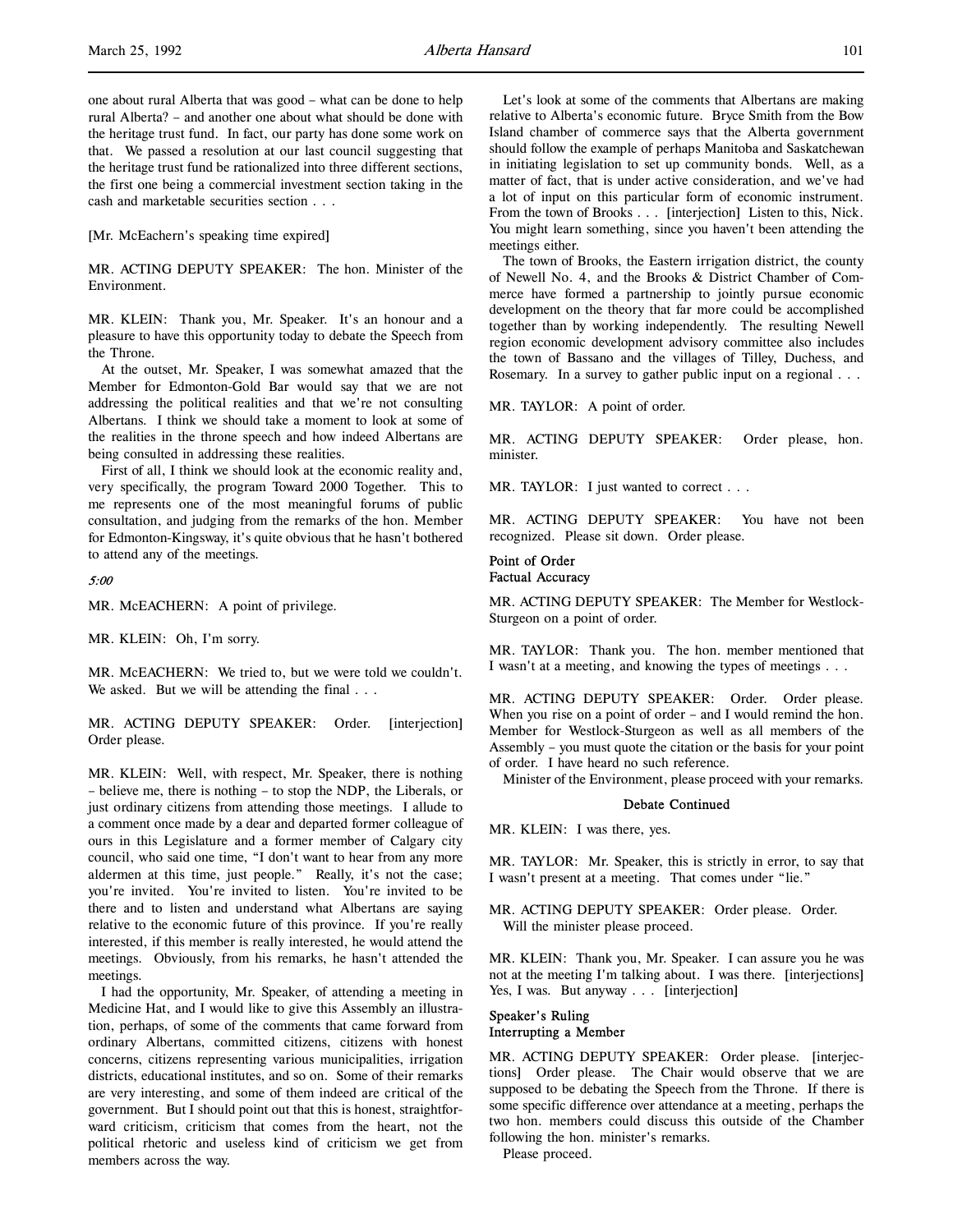## Debate Continued

MR. KLEIN: Mr. Speaker, with respect to the meeting I attended, the committee suggests that its model can be used on a larger scale to formulate provincial economic development policies.

From the Eastern irrigation district, Mr. Wade Alston\* espoused giving rural regions access to economic development support programs and recognizing rural regions as a major growth opportunity in terms of population and economic diversification.

The Medicine Hat chamber of commerce is proposing programs that would allow government and businesses to make quick decisions in a competitive global economy, saying we must streamline bureaucracy and eliminate unnecessary regulations to convey an open-for-business image. Interprovincial trade barriers should end, and environmental health and safety standards should be harmonized among the provinces.

From the town of Taber, the mayor suggests that there should be development of markets, both local and international, development of a transportation system at a reasonable cost to get our products to market, education of the public to buy locally, financial assistance in the establishment and expansion of food processing enterprises, especially when new markets are available, expansion of the relationship between local and provincial economic development exercises.

From Medicine Hat College, Dr. Fred Speckeen talks about educational institutions providing a reasonable balance between theory and hands-on training and suggests that the Alberta Research Council could play a greater role in helping manufacturers to become more productive and to create quality value-added products, perhaps by serving as a catalyst between education, research, and industry.

From the city of Medicine Hat, their brief recommends a review of provincial taxation, an introduction of measures to encourage the formation of capital pools and to stimulate private investment in business.

The environmental services association of Alberta, representing 182 businesses involved in environmental technology and various other components of environmental entrepreneurship, feels the proposed ban on the importation of hazardous and recyclable waste is a restraint of trade and will isolate Alberta from international and interprovincial markets. This will erode development of new recycling technology and the competitiveness of the industry, making it vulnerable to encroachment by out-of-province firms that have a critical business mass. I know that's the kind of thing that the NDP does not want to hear, Mr. Speaker. It may be valid or it may not be valid, but at least it's a comment that is being made by a representative of 182 environmental businesses in this province.

With respect to the Alberta Pulse Growers Commission, zone 1, that commission points out that Alberta Agriculture's market development division is severely underfunded – I don't know if that's correct, hon. minister; however, that was a comment that was thrown out there – leaving Alberta vulnerable in an era of globalization and specialized marketing requirements.

From the Youngstown public school the submission urged a return to a more structured learning model, stressing grammar, geography, history, science, and mathematics taught in an orderly manner in a curriculum that is standardized provincewide.

#### 5:10

Lastly, Mr. Speaker, from a private citizen, Gary Lehr. He feels the provincial government has only one responsibility in economic development and that is to provide a healthy business environment, including low taxes, limited red tape, an educated population with a work ethic, clear and concise policies and regulations, a free enterprise philosophy, an ability to make quick decisions, a welldeveloped infrastructure, and a willingness to co-operate with business.

Mr. Speaker, these are the comments of Albertans. These are the kinds of comments that we're getting throughout the province as we go from town to town, from region to region, to consult with the public on our economic future, Toward 2000 Together, so to suggest that there has been no public consultation in this regard is absolutely false and, I think, irresponsible.

Let's look now at the environmental realities. Again, the hon. Member for Edmonton-Gold Bar suggests that there has been no public consultation, that we're not in touch with what Albertans want in terms of meeting today's environmental realities and environmental expectations. Well, Mr. Speaker, I'm going to take the hon. member through the process on – well, we'll just pick out three different exercises. We'll start with Bill 53, where we first put out a vision statement and received over 5,000 responses from Albertans as to where they thought we were in terms of addressing environmental matters and where they thought we should be going in the future. We then took those concerns, and we incorporated those concerns into a piece of draft legislation. Under the capable leadership of the hon. Member for Banff-Cochrane, a task force went throughout the province to towns and cities and held numerous public consultation processes and workshops to gain further the ideas of Albertans and to have Albertans tell us that we were either on the wrong track or we were on the right track and where this Bill should be changed.

As a result of that public consultation process, we now have in the preparation stage a Bill that will be tabled before this Legislature that will truly reflect today's environmental realities and expectations, a Bill that will be much more than just a set of laws and indeed will be an environmental agenda that will take us through this decade and into the next century in an environmentally responsible manner. That was a Bill that was virtually written by Albertans, written by Albertans with full, full input. Even the hon. Member for Edmonton-Jasper Place turned out to some of the sessions, and I applaud him for that.

We look also at the public consultation process that was undertaken for the Clean Air Strategy for Alberta, an 18-month exercise involving people from the agricultural community, from the energy community, from the health community, from the legal community, again conducting workshops throughout the province to determine what is right and what is reasonable from Alberta's point of view in establishing a clean air policy, determining what we can reasonably do to reduce gases that contribute to depletion of the ozone, to reduce the gases that contribute to global warming, and in a realistic fashion develop an Alberta position. Again, people coming together, people from different walks of life with different views at the outset but who at the end of the day were able to reach consensus as to what a clean air strategy should be.

I refer now to the Water Resources Act, a complete rewrite of this extremely significant piece of legislation: again the subject of full public consultation, of workshops throughout the province to determine the kind of legislation this province should establish in terms of regulating and controlling and protecting the quality and the quantity of water in this province. A very, very significant rewrite of a Bill, a Bill that ostensibly hasn't been rewritten since 1894, when it was introduced as a territorial Bill, updated somewhat, I understand, in 1931. It was a Bill that was designed, really, to reflect the allocation of water. Well, we want a Bill that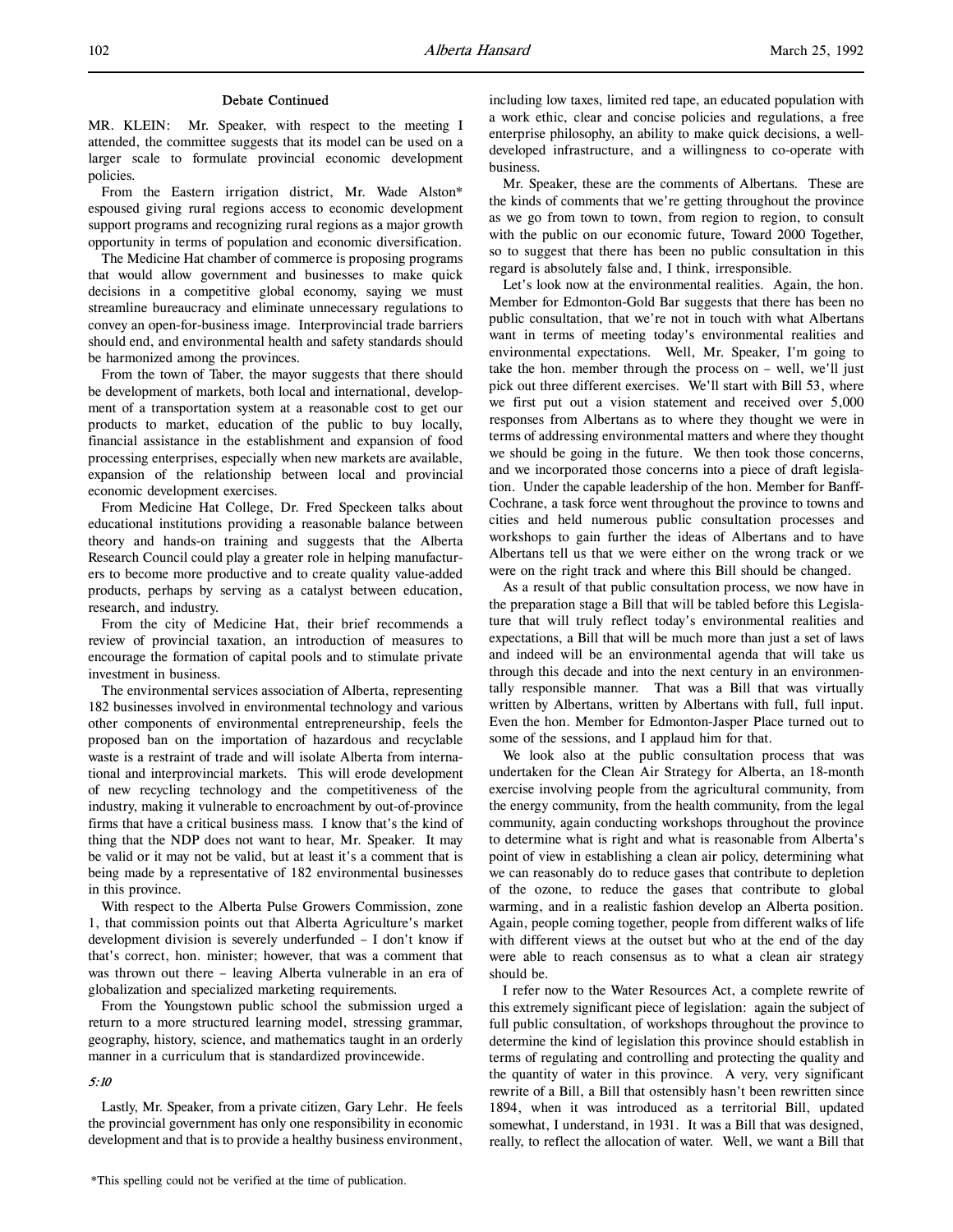says there is much more than the allocation of water. We want a Bill that is going to address, first of all, Alberta's very special role in terms of being the guardian of water, the water that comes off the east slopes into the Mackenzie River system, into the Saskatchewan river system, into the Belly, and down into the . . .

MR. TAYLOR: Milk River.

MR. KLEIN: Milk River? Is it the Milk or is it the Belly? [interjection] It's the Belly. I've got it from one of the fellows who lives down there, Nick.

MR. TAYLOR: Don't talk to Cypress-Redcliff. He didn't see water flow until he was 20.

MR. KLEIN: Well, that's why we want to manage it. It's extremely important that we put in place this kind of legislation that really allows us to manage water from a quality and quantity point of view.

But the point I'm making here, Mr. Speaker, is that there has been consultation. There has been a tremendous amount of consultation to face up to the environmental realities of today, as indeed we're undertaking consultation to face up to the economic realities of today, because we want to know what Albertans have to say about these issues and we want to take their views into account when we draft legislation.

Another area of public consultation – I'm really surprised. First of all, I was amazed, then I was a little disappointed, and now I'm surprised that the hon. Member for Edmonton-Gold Bar wouldn't have referred to the extensive consultation process that was undertaken by the Select Special Committee on Constitutional Reform to address the constitutional reality. Members from all the parties agreed to that. That was brought about as the result of consultation, full-blown public consultation. It all fits into the political reality, hon. member. It all fits into the political reality, because again what we're doing is reflecting the views of Albertans, reflecting their expectations in terms of environmental realities, economic realities, constitutional realities.

[Mr. Speaker in the Chair]

Finally, Mr. Speaker, I would like to address very briefly the fiscal reality. If I can, I would like to quote, because I think it's important that this issue be addressed again, from the Speech from the Throne, page 2, third paragraph:

By listening to the people, my government knows Albertans recognize that the resources of my government are limited and that they must have realistic expectations with respect to what a government can provide in a fiscally responsible manner.

Isn't this a much better formula for proper fiscal management than, let's say, the NDP manifesto, which states quite simply that to make a small fortune, we must first be given a large fortune. One only needs to look to NDP Ontario to see the proof: a \$14 billion deficit, a testament to NDP fiscal policy, a policy that took a perfectly healthy province to fiscal and economic ruin.

Thank you.

# 5:20

# Point of Order Tabling a Cited Document

MR. SPEAKER: I see somebody waving one of my favourite books at me: *Beauchesne*. Do I assume this is a point of order?

Beauchesne 495 says that a minister who reads or quotes from a dispatch must be prepared to lay it on the Table, and I believe the minister referred to the document Toward 2000 Together. If it's not a public document already, I would encourage him to lay the document on the Table.

MR. KLEIN: No problem.

MR. SPEAKER: The hon. minister has just undertaken to do so. Thank you very much, hon. members.

#### Debate Continued

MR. SPEAKER: I see no one rising in debate. Shall we call the question?

Edmonton-Beverly.

MR. EWASIUK: Thank you, Mr. Speaker. I'm pleased to rise today to respond to His Honour the Lieutenant Governor's Speech from the Throne. We welcome his speech, and we welcome the opening of the Legislature so we can again get into the House and deal with the issues facing the people of this province, the difficult time that many of the people are facing in this recessionary period.

Before I do that, Mr. Speaker, I would like to take a few moments to say a few things about the constituency of Edmonton-Beverly. It is amongst one of the largest numerically in the province of Alberta. It is also a constituency that has a rural/urban mix and has had for a long time. Like many of the constituencies on the periphery of Edmonton, we do have already an extensive mix of rural and urban constituents, and I think they work out quite well. We also have, I'm pleased to say, a good age mix, where we have the residents who have been there for a long time. We have, of course, new people and new districts developing there, but primarily the constituency is a blue-collar one where men and women each day leave their homes for employment; at least they have over some years.

But I must say, Mr. Speaker, that in recent times this province, like other provinces in this country, has been subjected to the recession, and unemployment in Edmonton-Beverly is substantially high. Many people are getting by on UIC benefits. When those run out, they have to resort to social assistance. There's a housing shortage, or at least certainly a shortage of affordable housing, and the action of the government and particularly the housing department, the MPI, which is forcing people out of their homes in order that they can sell these, is adding to the poverty of the people in Edmonton-Beverly. They are now forced to use food and clothing – to sacrifice those components of their wellbeing to pay the rent. Social services has fallen short in assisting many of these people. Many, of course, have to rely on the food banks to survive. This is very evident in our schools. While we have excellent schools with very good teachers, our schools have to work very closely with community groups to help students who quite frequently are arriving at school hungry, who haven't had any breakfast. At other times they are required to supply lunch for them as well.

The Minister of the Environment outlined the many groups that he was in contact with and how the consulting process has worked with the government. I have also done a consultation with Albertans, Albertans who are very proud of this province. Many of them have spent a great deal of time in Alberta; others are new arrivals. They're old and they're young. But most of these people are the grass-roots people, if I can use that term. They are people who live in my constituency and people whom I come in contact with quite frequently either within the communities or in their visitations to my office. They're asking one basic question, and